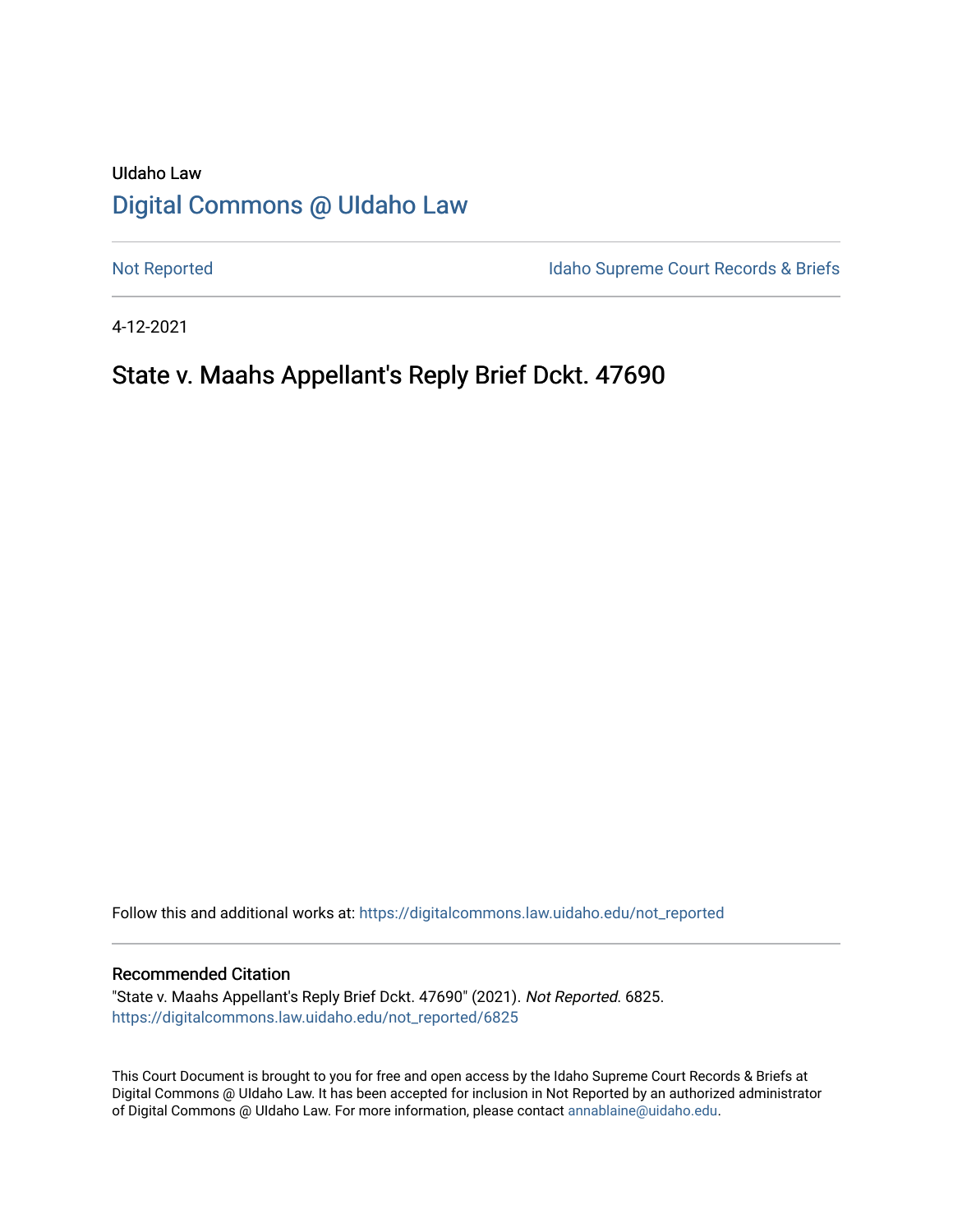Electronically Filed 4/12/2021 6:53 PM Idaho Supreme Court Melanie Gagnepain, Clerk of the Court By: Brad Thies, Deputy Clerk

#### **IN THE SUPREME COURT OF THE STATE OF IDAHO**

STATE OF IDAHO,

 **)** 

 **)** 

 **)** 

 **)** 

**)** 

PATRICK TYLER MAAHS,

**Defendant/Appellant. )** 

**Plaintiff/Respondent, ) Supreme Court No. 47690-2020**

**v. ) Ada Co. No. CR-18-17209**

#### **REPLY BRIEF**  $\overline{\phantom{a}}$  , where  $\overline{\phantom{a}}$  , where  $\overline{\phantom{a}}$  , where  $\overline{\phantom{a}}$

 $\overline{\phantom{a}}$  , where  $\overline{\phantom{a}}$  , where  $\overline{\phantom{a}}$  , where  $\overline{\phantom{a}}$ 

### **APPEAL FROM THE DISTRICT COURT OF THE FOURTH JUDICIAL DISTRICT OF THE STATE OF IDAHO, IN AND FOR THE COUNTY OF ADA**

 $\overline{\phantom{a}}$  , where  $\overline{\phantom{a}}$  , where  $\overline{\phantom{a}}$  , where  $\overline{\phantom{a}}$ 

#### **HONORABLE DEBORAH A. BAIL District Judge**

 $\overline{\phantom{a}}$  , where  $\overline{\phantom{a}}$  , where  $\overline{\phantom{a}}$  , where  $\overline{\phantom{a}}$ 

**THOMAS MONAGHAN Justin Porter Thomas Monaghan Law DeputyAttorney General 671 E Riverpark Ln, Suite 210 Criminal Law Division Boise, Idaho 83706 P.O. Box 83720 (208) 813-4766 Boise, Idaho 83720-0010**

 **(208) 334-2400**

**ATTORNEY FOR ATTORNEY FOR APPELLANT RESPONDENT**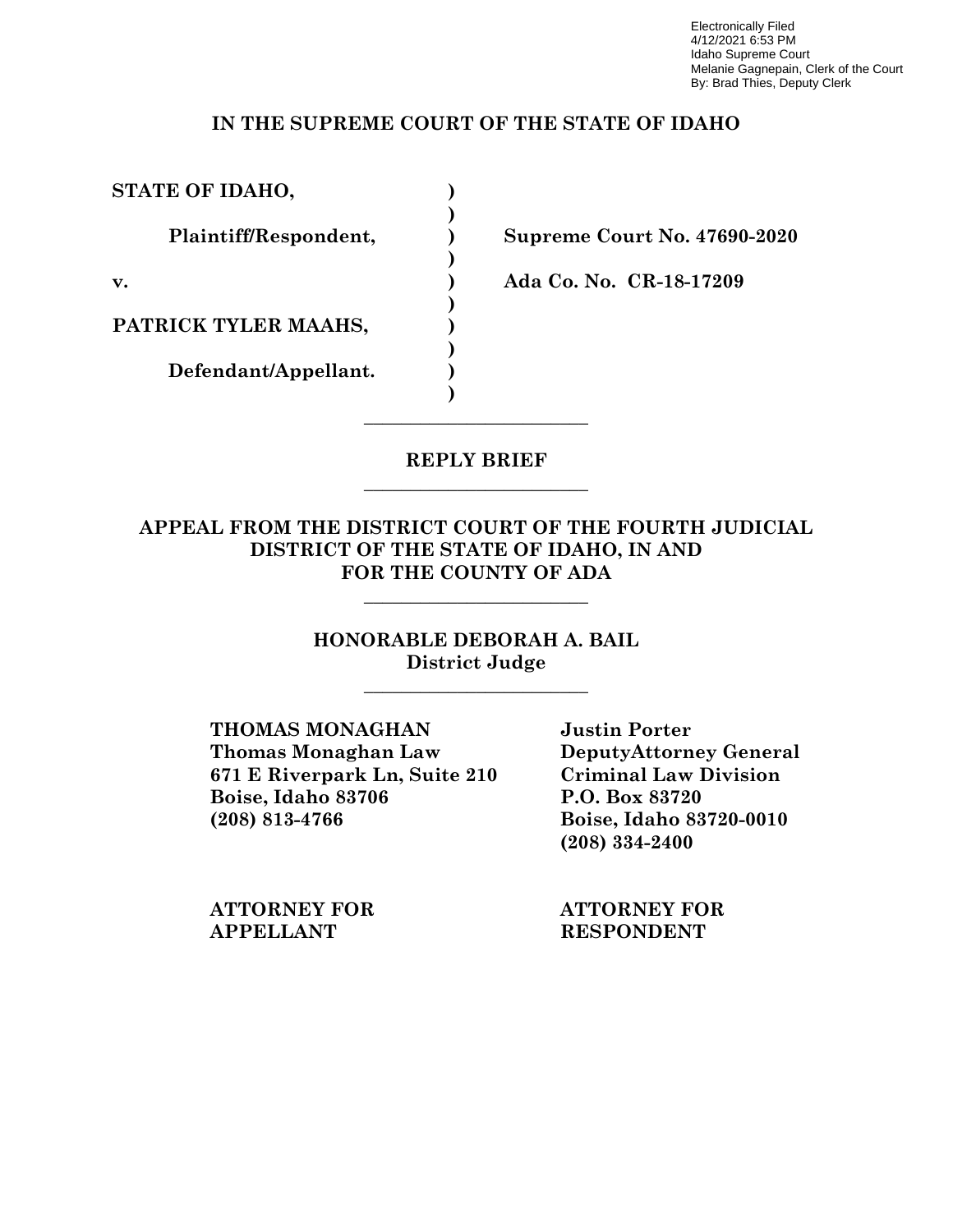## **TABLE OF CONTENTS**

|                |                                                                                                                      | PAGE |
|----------------|----------------------------------------------------------------------------------------------------------------------|------|
|                |                                                                                                                      |      |
|                |                                                                                                                      |      |
| A <sub>1</sub> | The Opening Brief's Challenge to the Trial Court's<br>Factual Findings was Sufficient to Permit Review               |      |
| <b>B.</b>      | The District Court's Factual Findings are Clearly<br>Erroneous Because They are Contradicted by the                  |      |
|                | 1.<br>Mr. Maahs' Backpedaling Did Not Occur                                                                          |      |
|                | 2.<br>The District Court Clearly Erred by Concluding                                                                 |      |
| C.             | The Extreme Measures Used to Seize Mr. Maahs<br>Exceeded the Scope of an Investigatory Detention                     |      |
|                | 1 <sub>1</sub><br>Mr. Maahs' Brief "Flight" Does Not Reflect an<br>Intent to Evade the Officers or His Consciousness |      |
|                | 2.<br>Officer Mathis Further Exceeded the Scope of a<br>Permissible Investigatory Detention by Aiming His            |      |
| D.             | Other Factors in the Totality of the Circumstances<br>Support the Conclusion That the Officers' Actions              |      |
| E.             | The State Improperly Relies on Subjective Hunches<br>Instead of Sufficient Articulable Facts Establishing            |      |
|                |                                                                                                                      |      |
|                |                                                                                                                      |      |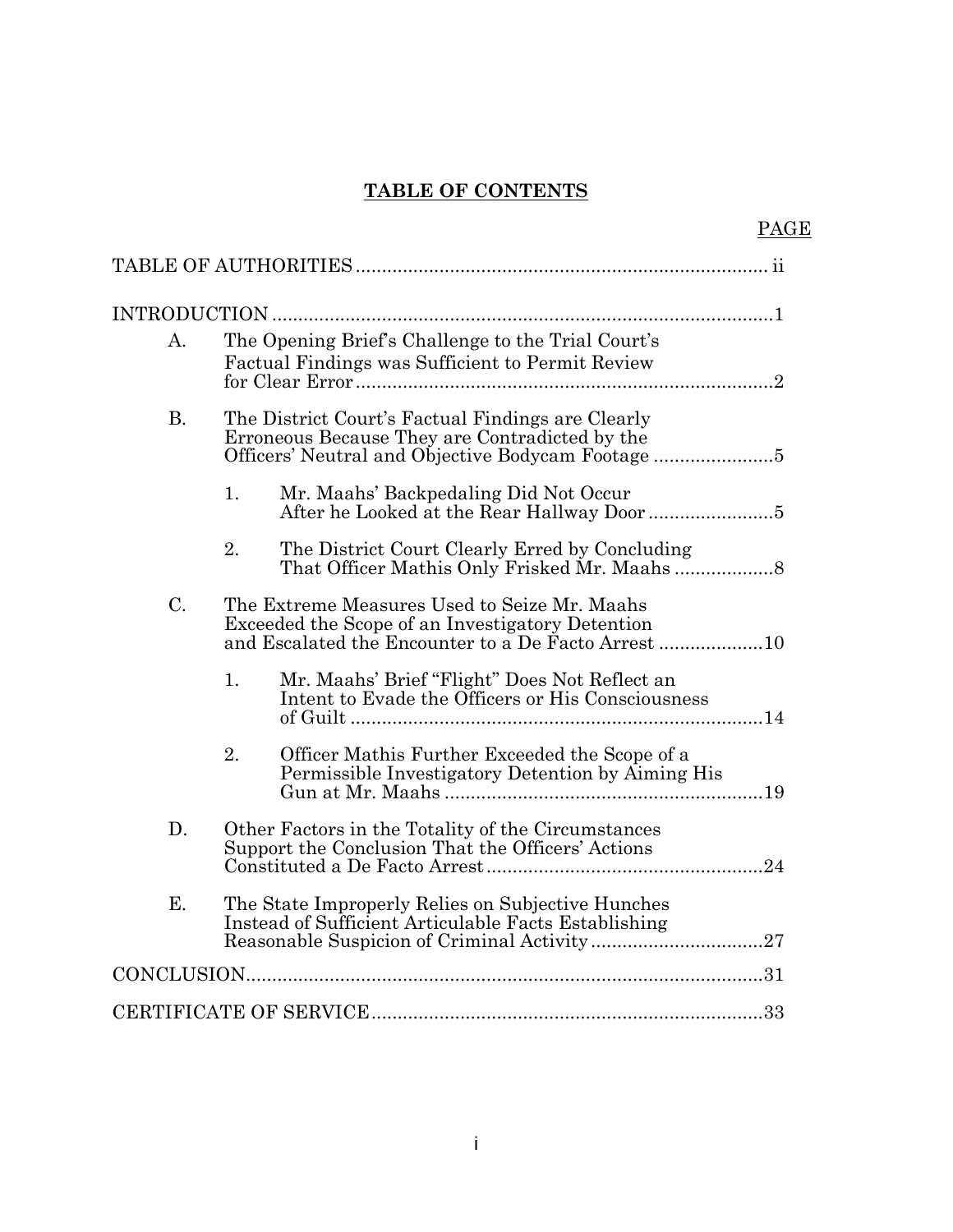### **TABLE OF AUTHORITIES**

|--|

| Everhart v. Washington County Rd. & Bridge Dep't, 130 Idaho 273,   |
|--------------------------------------------------------------------|
|                                                                    |
| Padilla v. State, 158 Idaho 184, 345 P.3d 243 (Ct. App. 2014)15    |
|                                                                    |
|                                                                    |
|                                                                    |
|                                                                    |
|                                                                    |
|                                                                    |
|                                                                    |
|                                                                    |
| State v. Pannell, 127 Idaho 420, 901 P.2d 1321 (1995)14, 27        |
|                                                                    |
|                                                                    |
| State v. Salato, 137 Idaho 260, 47 P.3d 763 (Ct. App. 2001) 18, 19 |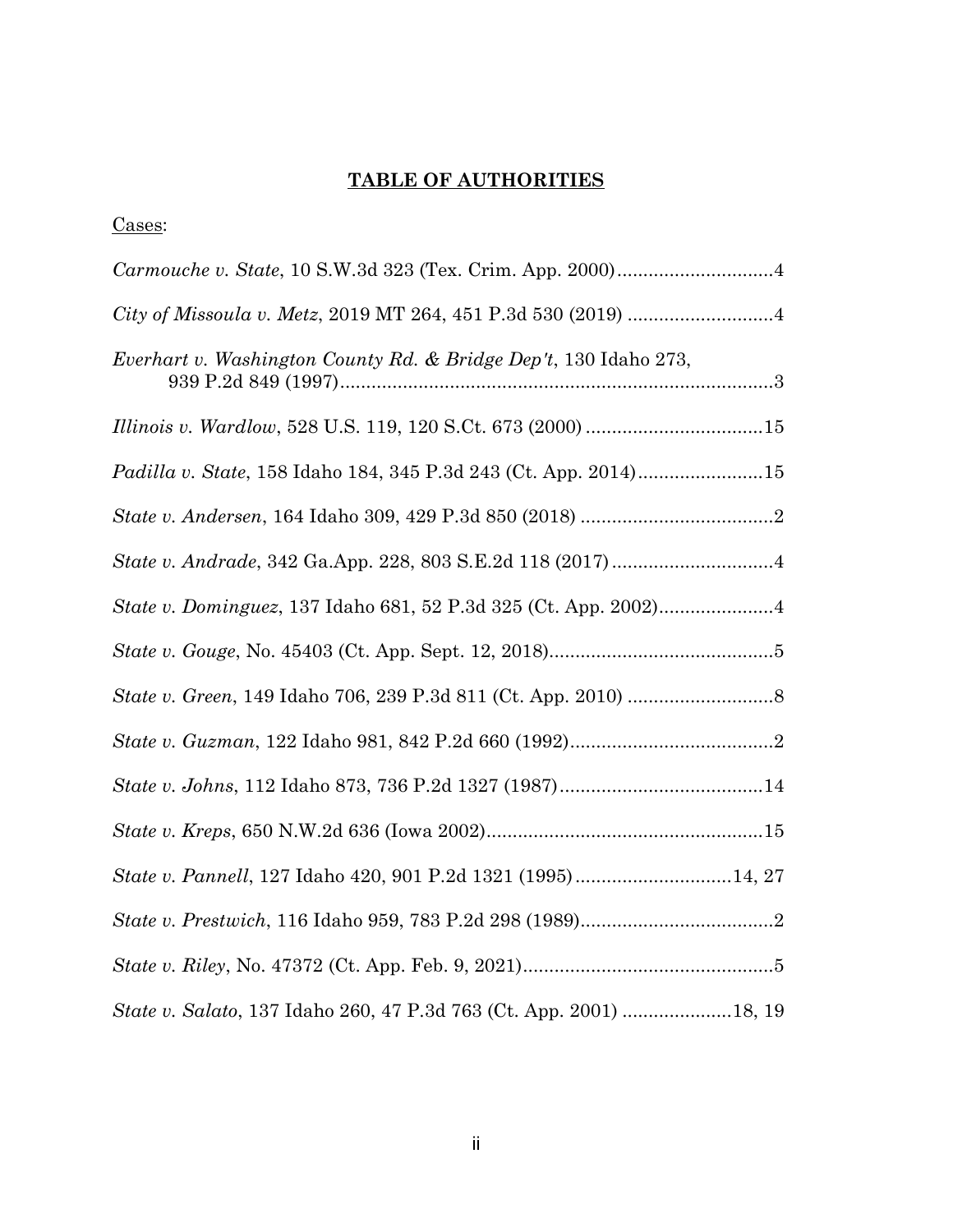| United States v. Jones, 438 F.Supp.3d 1039 (N.D. Cal. 1990)31              |
|----------------------------------------------------------------------------|
| United States v. Delgadillo-Velasquez, 856 F.2d 1292 (9th Cir. 1988)21, 22 |
| United States v. Melendez-Garcia, 28 F.3d 1046 (10th Cir. 1994)22          |
|                                                                            |
|                                                                            |
|                                                                            |
| Weisel v. Beaver Springs Owners Association, 152 Idaho 519,                |
| Wiggins v. Florida Dep't of Highway Safety and Motor Vehicles,             |
|                                                                            |

# Other Authority: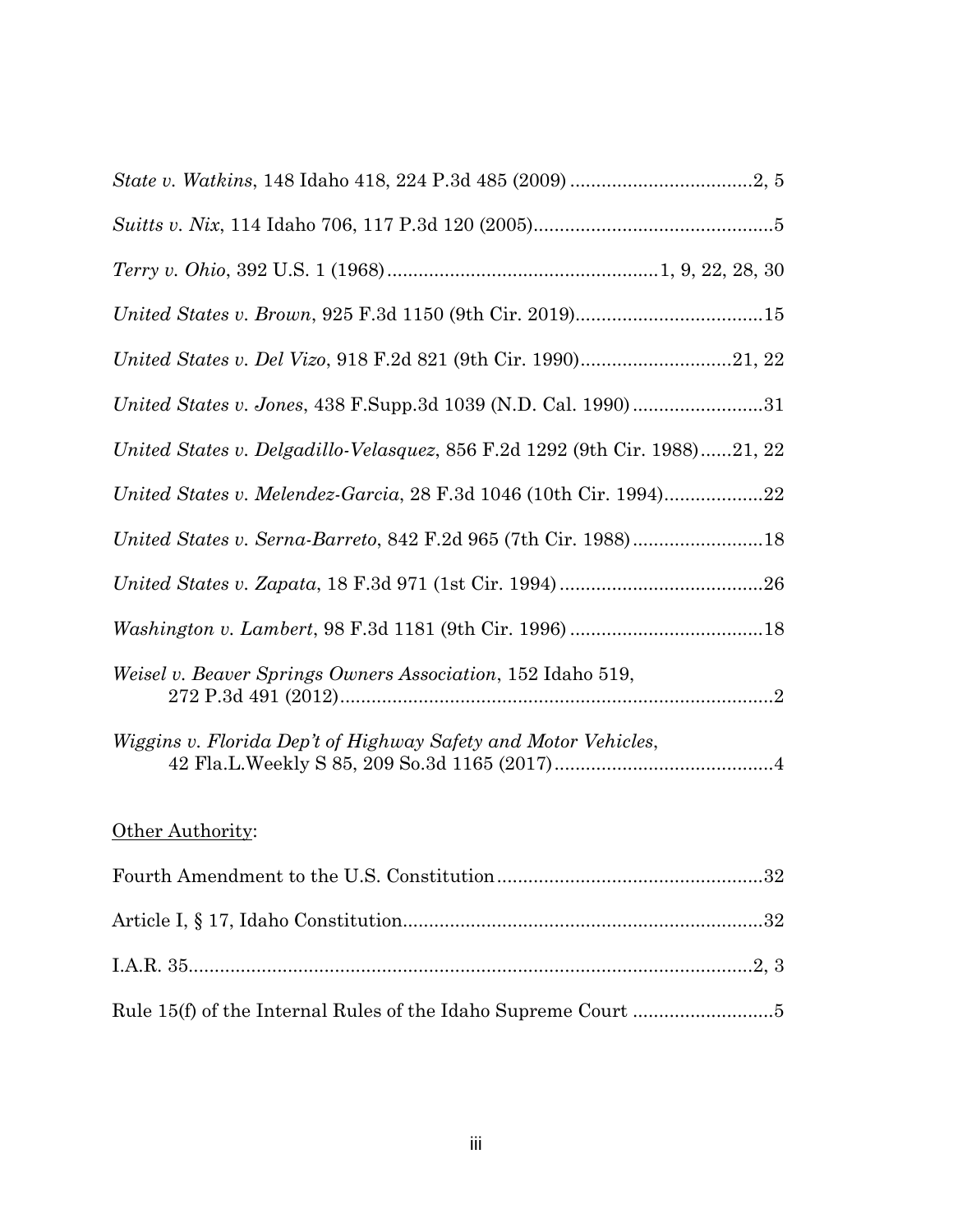#### **Introduction**

The challenged factual findings of the district court should not be accepted by this Court, whether the clear error or free review standard is applied, as they are clearly contradicted by the officers' bodycam footage. The opening brief adequately presented the challenge to the factual findings in its argument, thereby permitting the Court's review. Furthermore, Mr. Maahs did not violate the principle behind I.A.R. 35 because the State actually addressed in the Respondent's brief the issue whether the district court's factual findings constituted clear error.

The State has failed to demonstrate that the intrusive measures used by the police to seize and restrain Mr. Maahs were justified as a necessary and reasonable part of an investigative detention. The State ignores the officers' uncontested testimony that at the time they employed these intrusive measures to apprehend Mr. Maahs, they had no information or evidence establishing that he and Korona were armed and dangerous. Given the absence of such evidence, their forceful measures transformed the encounter into a de facto arrest, for which the State does not even attempt to argue probable cause existed.

Even if the district court's factual findings are completely accepted by this Court, they did not provide the officers with sufficient reasonable suspicion to support even an investigative detention. Without any supporting authority, the State adopts the district court's contravention of Terry v. Ohio by endorsing the subjective hunches of the credit union tellers as a validly weighed factor that supports a finding of reasonable suspicion.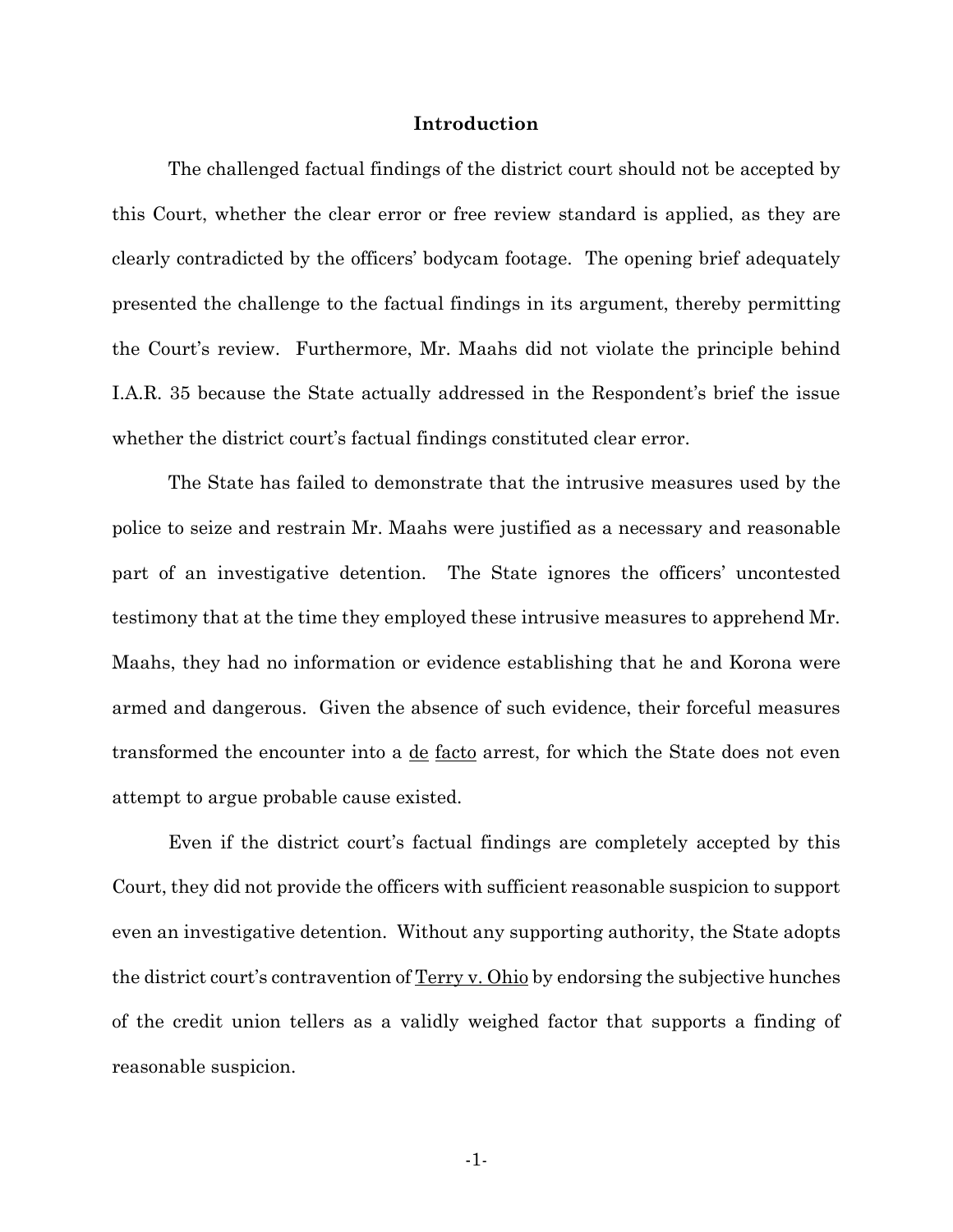#### **A. The Opening Brief's Challenge to the Trial Court's Factual Findings was Sufficient to Permit Review for Clear Error**

The State argues that given the limited circumstances involved in State v. Andersen, 164 Idaho 309, 429 P.3d 850 (2018), the proper standard of review for the trial court's factual findings is clear error. (Respondent's brief, p. 10). The State further argues that Mr. Maahs's incorrect application of the free review standard should result in this Court's refusal to review the factual findings at all. Id.

 However, the challenge to the trial court's factual findings presented in the opening brief is sufficient to warrant this Court's review, regardless of whether the applicable standard is clear error, rather than free review. I.A.R. 35(a)(4) provides that an appellant's "statement of issues presented will be deemed to include every subsidiary issue fairly comprised therein." Weisel v. Beaver Springs Owners Association, 152 Idaho 519, 525, 272 P.3d 491, 498 (2012). The opening brief's assertion in the statement of issues that the appropriate standard is free review necessarily implicates the subsidiary issue of whether the district court's factual findings should be accepted by this Court.

Furthermore, the Idaho Supreme Court has indicated that the requirements of I.A.R.  $35(a)(4)$  "might be relaxed where the issue s are  $\lfloor$  ... addressed by authorities cited or arguments contained in the briefs.'" State v. Watkins, 148 Idaho 418, 422, 224 P.3d 485, 489 (2009) (quoting State v. Prestwich, 116 Idaho 959, 961, 783 P.2d 298, 300 (1989)), overruled on other grounds, State v. Guzman, 122 Idaho 981, 842 P.2d 660 (1992). In Everhart v. Washington County Rd. & Bridge Dept, 130 Idaho 273, 274-75, 939 P.2d 849, 850-51 (1997), the Court applied this relaxed standard.

-2-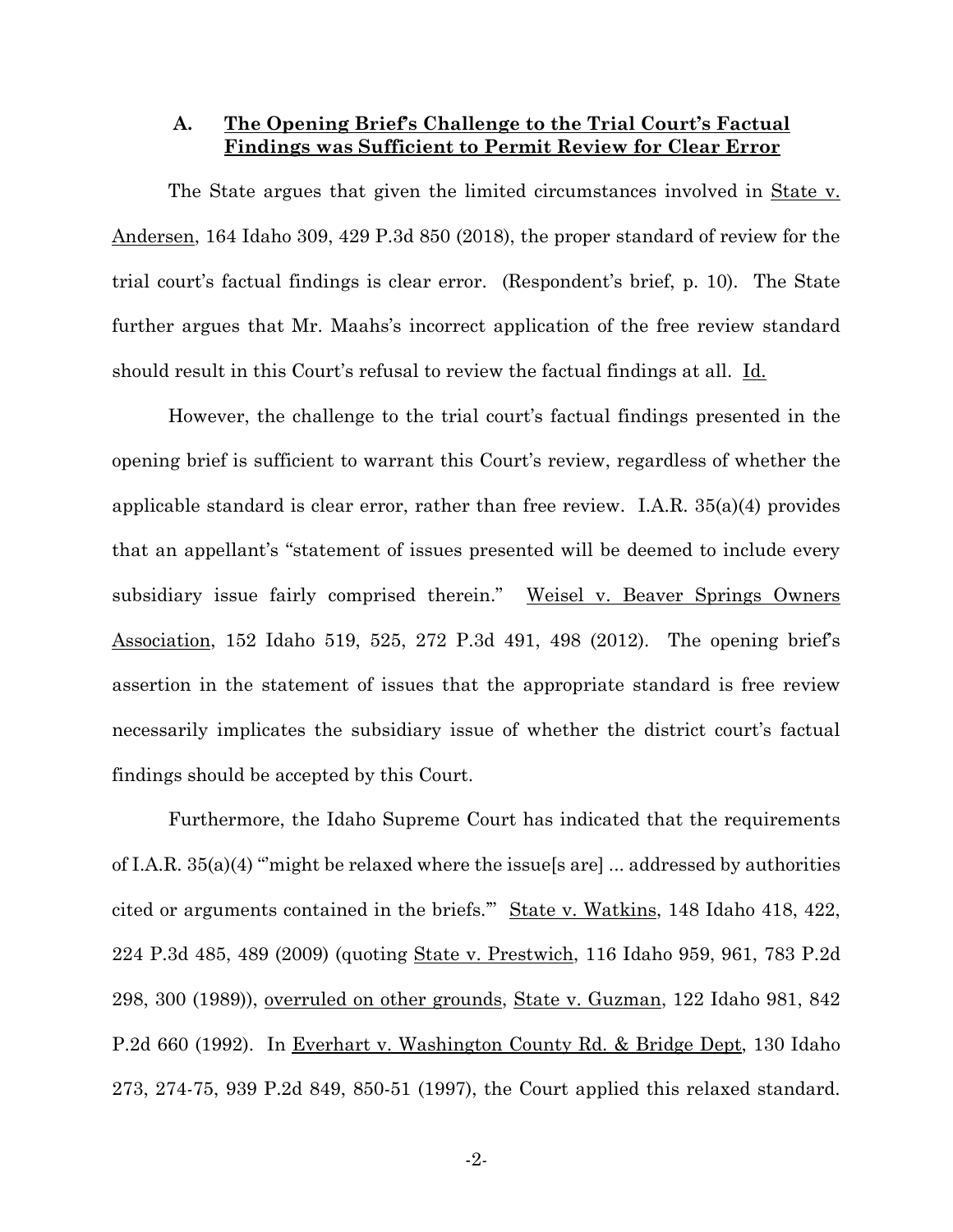Despite Everhart's failure to designate any issues on appeal, because she and the respondents between them provided argument and authority regarding them, the Court did not rigidly apply I.A.R. 35 but rather considered the entirety of the appeal. Id. at 275, 939 P.2d at 851. The Court reasoned that "[b]oth parties discussed the factual background in sufficient detail [such] that we can decide the issues ...." Id.

Although the opening brief asserted that the applicable standard should be free review, Mr. Maahs presented sufficient factual background and authority to permit this Court to review his challenge to the specified factual findings, even under the clear error standard. The opening brief expressly recognized the standard typically applied in an appeal of the decision on a motion to suppress, under which the Court accepts the trial court's findings of fact that are supported by substantial evidence. (Appellant's brief, p. 22). Additionally, the opening brief contained a detailed summary of the bodycam footage and a section in the argument titled, "The District Court's Factual Findings and Conclusions are Inconsistent With the Officers' Bodycam Footage." (Appellant's brief, pp. 9-13, 16-18, 23).

By arguing that the officers' bodycam recordings contradict the district court's findings, Mr. Maahs effectively asserted that the findings constitute clear error, unsupported by substantial evidence. The recordings are the objective and neutral depiction of the officers' apprehension of Mr. Maahs in real-time. That authentic video evidence was admitted by the State during the June 3, 2019 suppression hearing, after both officers confirmed that they had reviewed it.  $(6/3/19 \text{ Tr}., p. 103,$ L. 10—p. 104, L. 6 (State's Exhibit 1 (Reimers)), p. 156, Ls. 5-10, p. 162, Ls. 10-20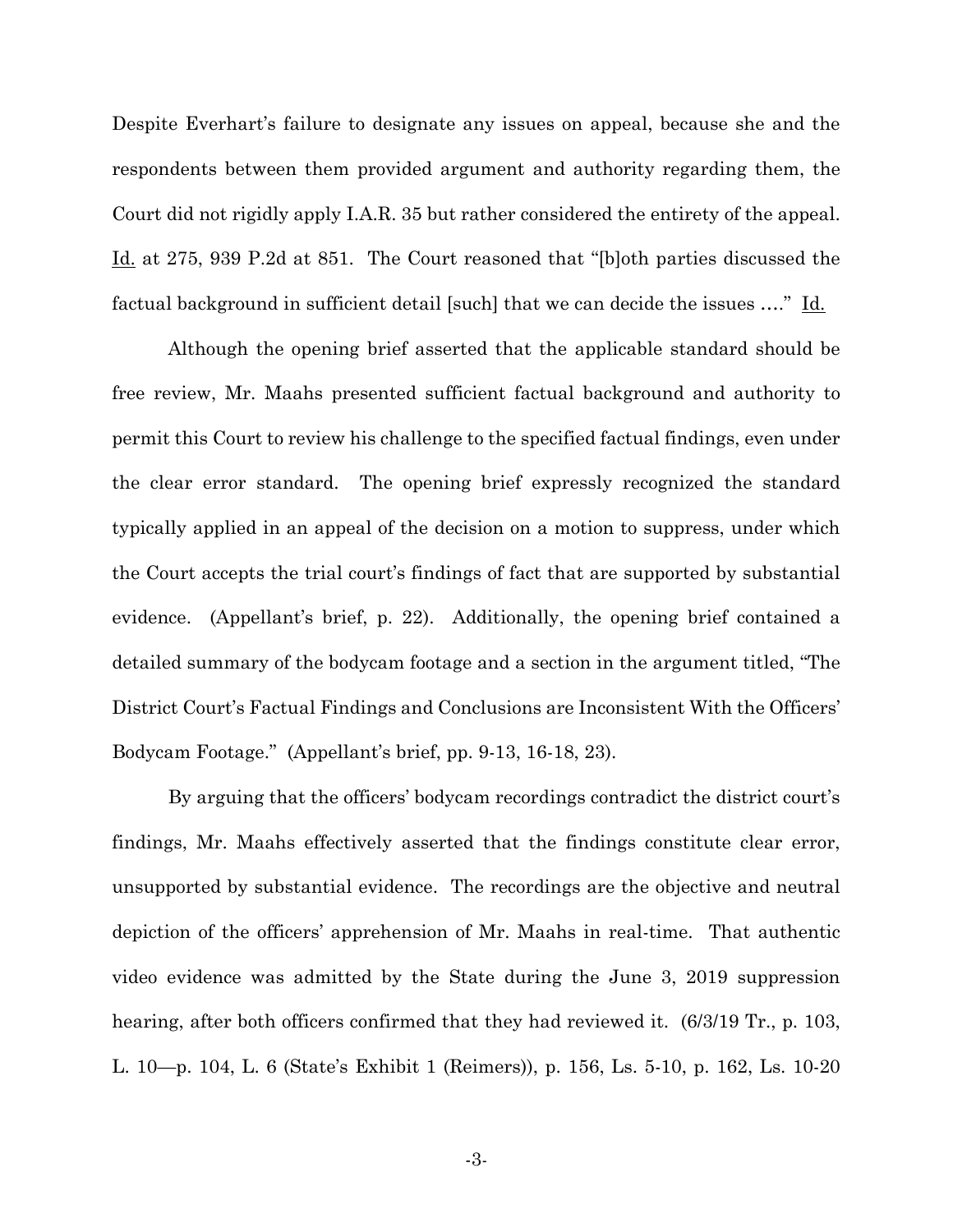(State's Exhibit 2 (Mathis)). Both officers also affirmed the accuracy of the clips from their full bodycam recordings admitted by the defense. (6/3/19 Tr, p. 119, L. 14—p. 121, L. 2 (Defense Exhibit C (Reimers)), p. 172, L. 3—p. 173, L. 21 (Defense Exhibit D (Mathis)).

Where a video recording clearly contradicts a trial court's factual finding, the finding is not supported by substantial evidence. In <u>State v. Dominguez</u>, 137 Idaho 681, 684, 52 P.3d 325, 328 (Ct. App. 2002), the Court of Appeals determined that because an audio recording did not disprove a police officer's testimony, the Court could not conclude that the district court's factual findings were unsupported by substantial evidence.

That being so, where a recording does clearly disprove a district court's factual finding, the finding is necessarily unsupported by substantial evidence and thus constitutes clear error. Various courts have reached such a conclusion. See e.g., Wiggins v. Florida Dep't of Highway Safety and Motor Vehicles, 42 Fla.L.Weekly S 85, 209 So.3d 1165, 1175 (2017); City of Missoula v. Metz, 2019 MT 264, 451 P.3d 530, 539 (2019); Carmouche v. State, 10 S.W.3d 323, 332 (Tex. Crim. App. 2000); State v. Andrade, 342 Ga.App. 228, 230, 803 S.E.2d 118, 121 (2017). Also, although Mr. Maahs acknowledges that under Rule 15(f) of the Internal Rules of the Idaho Supreme Court unpublished opinions do not constitute binding authority, two such opinions of the Court of Appeals serve as examples where clear error was found based where video evidence contradicted a trial court's factual findings: State v. Gouge, No. 45403 (Ct. App. Sept. 12, 2018); State v. Riley, No. 47372 (Ct. App. Feb. 9, 2021).

-4-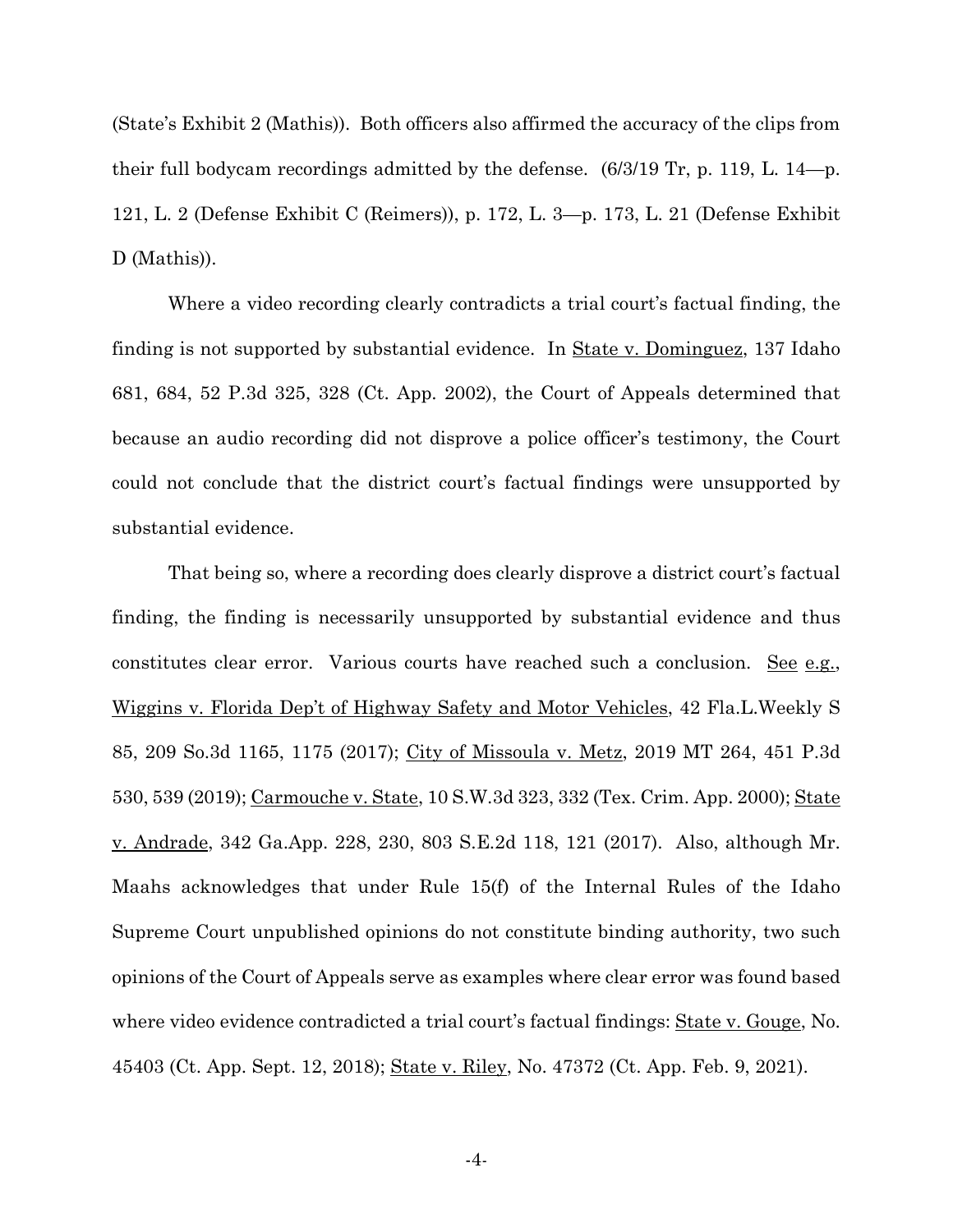Finally, this Court should review the district court's factual findings because Mr. Maahs has not violated the principle behind I.A.R. 35. In Suitts v. Nix, 114 Idaho 706, 708, 117 P.3d 120, 122 (2005), the Court explained it will not consider issues not addressed in the opening brief because "the issues presented ... are the arguments and authority to which the respondent has an opportunity to respond …." In State v. Watkins, 148 Idaho 418, 422, 224 P.3d 485, 489 (2009), the Court considered an issue that Watkins had failed to designate as an issue or argue in his opening brief because the State had an opportunity to respond.

Here, the State actually addressed the issue of whether the challenged factual findings were supported by substantial evidence. (Respondent's brief, pp. 11-13). Accordingly, this Court should not decline to review the trial court's factual findings, even if it does so for clear error.

### **B. The District Court's Factual Findings are Clearly Erroneous Because They are Contradicted by the Officers' Bodycam Footage**

### **1. Mr. Maahs's Backpedaling did not Occur After He Looked at the Rear Hallway Door**

The State maintains that the officers' bodycam footage supports the district court's finding that Mr. Maahs ignored the officers' commands and looked as if he intended to flee: "The on-body video footage clearly shows that after Maahs was told to come towards the officers after he exited the bathroom, but that [sic] he looked towards the door behind him and backed away from the officers instead."[1](#page-9-0)

<span id="page-9-0"></span><sup>1</sup> The State cites in its brief to 00:24-00:33 of State's Exhibit 2, Officer Mathis's bodycam footage, as support for its position that instead of obeying the officers' instructions to come to them, Mr. Maahs looked towards the door behind him and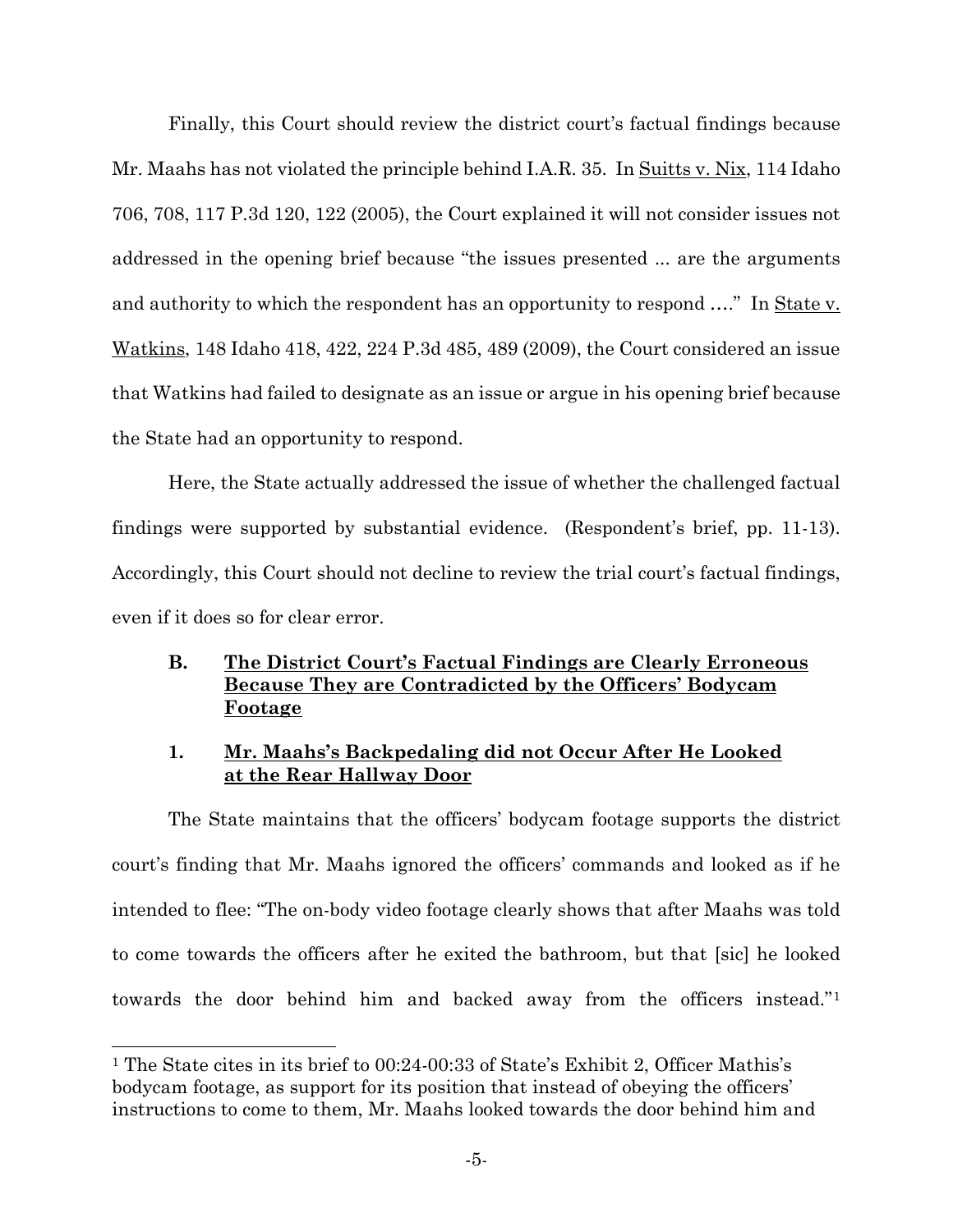(Respondent's brief, p. 10-11). The State also characterizes the officers' testimony at the suppression hearing as consistent with their bodycam footage: "Corporal Reimers again testified that the officers directed Maahs to come towards them, but instead he 'turned his body towards that door in the hallway and appeared to be looking at that door, possibly as an escape route.'" (8/27/18 Tr., p.101, L.2 – p.103, L.9, p.126, Ls.18- 25, p.139, L.21 – p.140, L.3). Officer Mathis also testified during the suppression hearing that Maahs 'glanced over' and 'started going away from [the officers] towards another door' after he exited the bathroom.  $(8/27/18 \text{ Tr}$ , p.158, L.10 – p.159, L.8, p.166, L.23 – p.167, L.11.)" (Respondent's brief, p. 11-12).

 In its Decision and Order Re: Motion to Suppress, (R., pp. 226-242), the district court repeats such findings, which support its conclusion that Mr. Maahs ignored the officers and attempted to flee. The district court finds that "[b]oth officers told [Mr. Maahs] to come over to them," but then "Maahs looked behind him at a door at the rear of the hallway and began backing towards it." (R., p. 227). The district court further observes that "[b]oth officers were concerned when Maahs looked down the hallway and then backed away from Officer Mathis when he was telling Maahs to come forward." (R., pp. 228-229). The district court also similarly finds that Mr. Maahs, "*in response* to being instructed to come towards [the officers], looked behind him at a door at the end of the hallway and began backing towards it …." (R., p. 233) (emphasis added).

backed away from them. (Respondent's brief, p. 11). However, as reflected in State's Exhibit 2, Officer Mathis's bodycam is initially oriented downwards during his advance on Mr. Maahs. As a result, it does not show Mr. Maahs "look[ing] towards the door" and then backing towards it. Id.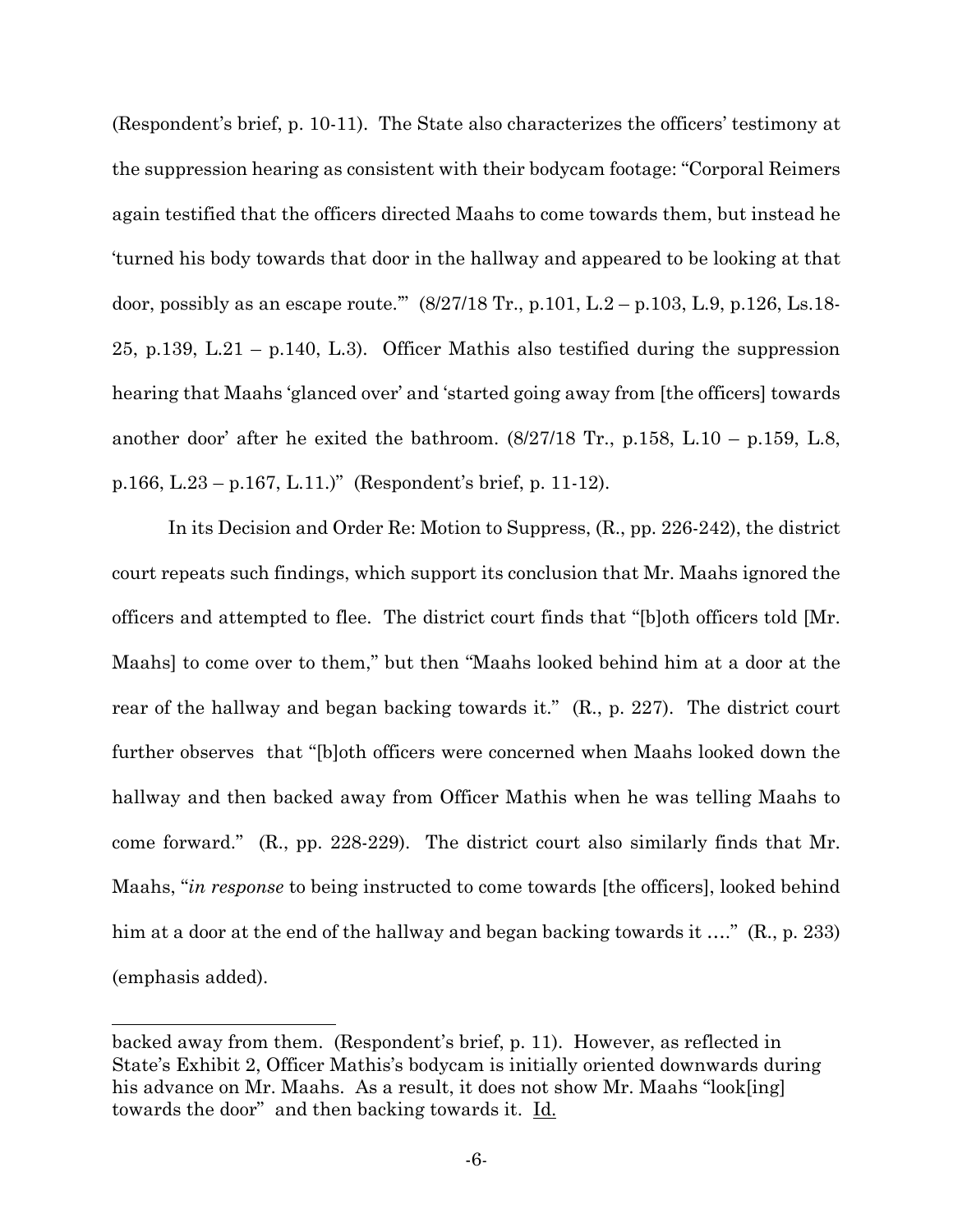The State's summary of Corporal Reimer's bodycam footage is wrong, for the video clearly contradicts the district court's findings and the officers' testimony, thus they are unsupported by substantial evidence. Corporal Reimers's bodycam footage disproves the finding that Mr. Maahs responded to the officers' orders by initially looking behind at the hallway door, then beginning to back towards it. (Respondent's brief, p. 11; R., p. 233). In fact, his bodycam footage unmistakably shows that Mr. Maahs begins backpedaling not after first looking at the hallway door, but when Officer Mathis immediately begins advancing on him. (State's Exhibit 1, 3:18-3:19). Furthermore, Corporal Reimers's bodycam clearly depicts Mr. Maahs briefly glancing backwards over his left shoulder at 3:20, *after* he has already begun backpedaling from Officer Mathis, who is aggressively marching towards him. (State's Exhibit 1, 3:18-3:20). The incontrovertible reality reflected in Officer this bodycam footage is that Mr. Maahs backpedals in reaction to Officer Mathis's rapid approach, not after looking at the hallway door. (State's Exhibit 1, 3:18; R., 183-85 (screen shots from Officer Reimers's bodycam, admitted at the suppression hearing as Exhibits E, F, G)).

This is not simply a competing interpretation of the bodycam footage, nor is the Court being asked to usurp the district court's role by weighing conflicting evidence; Corporal Reimers's bodycam footage, State's Exhibit 1, is an objective memorialization of Mr. Maahs's seizure that refutes the district court's findings, regardless of whether the video evidence is viewed frame-by-frame or full speed. "Substantial evidence is such relevant evidence as a reasonable mind might accept as adequate to support a conclusion." State v. Green, 149 Idaho 706, 708, 239 P.3d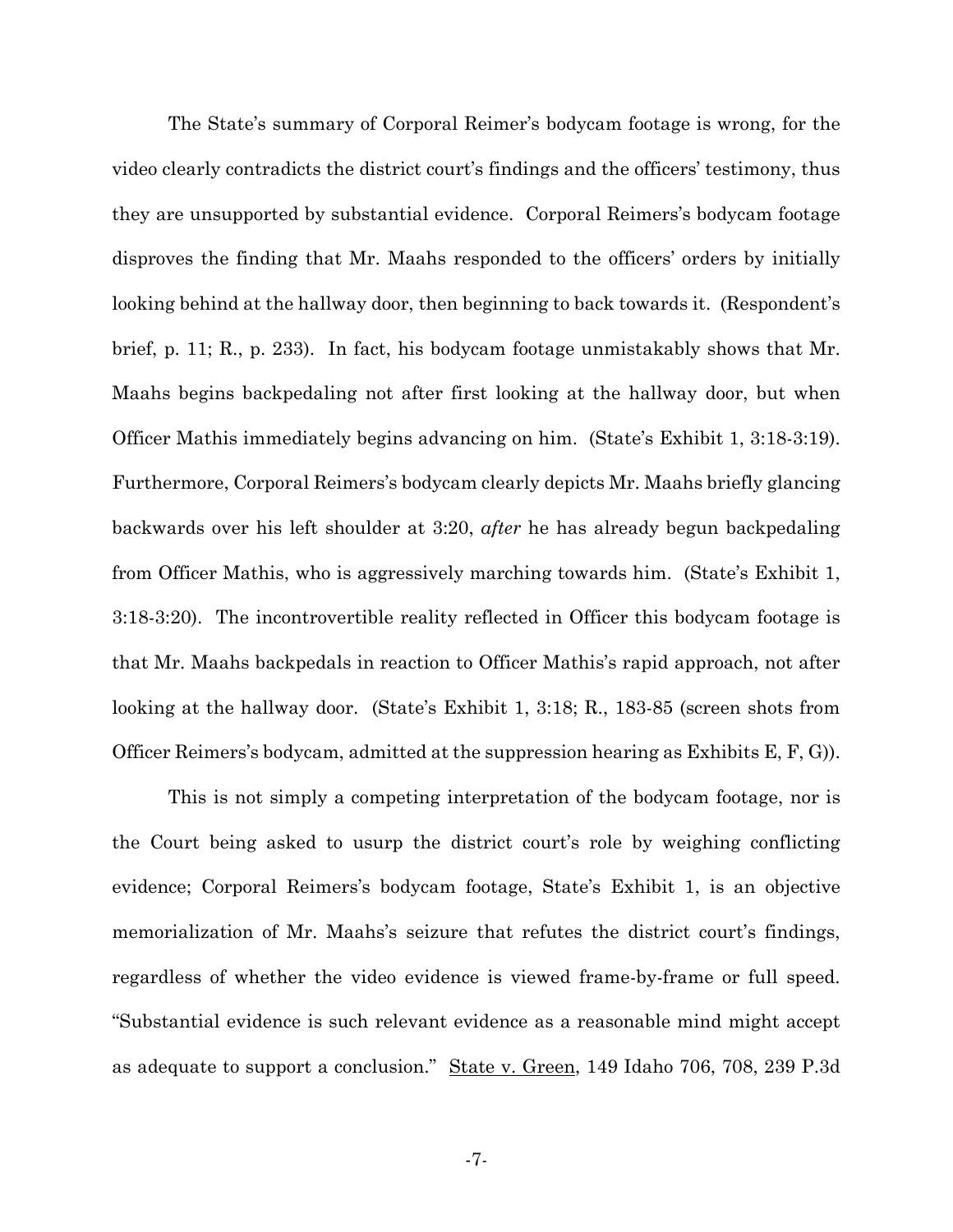811, 813 (Ct. App. 2010) (internal quotations removed). Because this video evidence clearly contradicts the district court's findings regarding the sequence of events following Mr. Maahs's exit from the bathroom, they are not supported by substantial evidence and are clearly erroneous.

These clearly erroneous findings form the basis for the conclusion that Mr. Maahs's backpedaling reflects a conscious attempt to evade the officers. (R., p. 233). The State relies on this alleged evasion of the officers by Mr. Maahs to support its position that the officers had reasonable suspicion of criminal activity and were justified in using the most extreme and intrusive methods to apprehend Mr. Maahs during an investigatory detention. (Respondent's brief, p. 19, 22, 25).

#### **2. The District Court Clearly Erred by Finding That Officer Mathis Only Frisked Mr. Maahs**

Officer Mathis's bodycam, State's Exhibit 2, as well as his testimony, clearly contradict the district court's conclusion that Officer Mathis conducted a "quick frisk" of Mr. Maahs. (R., p. 233). Review of his bodycam footage refutes the claim that Officer Mathis merely patted Mr. Maahs's outer clothing down, only then removing those objects that felt like weapons. Rather, State's Exhibit 2 at 1:18-1:39 shows Officer Mathis putting his hands inside Mr. Maahs's front and back pockets and removing *everything*, including keys, lighters, and a law enforcement badge, putting those objects on the adjacent water fountain. Officer Mathis even acknowledged on cross-examination after being shown Defendant's Exhibit D, the clip from his bodycam video, that he put his hands inside Mr. Maahs's pockets and then "emptied *all* of the contents …." (6/3/19 Tr., p. 172, Ls. 19-24) (emphasis added). He further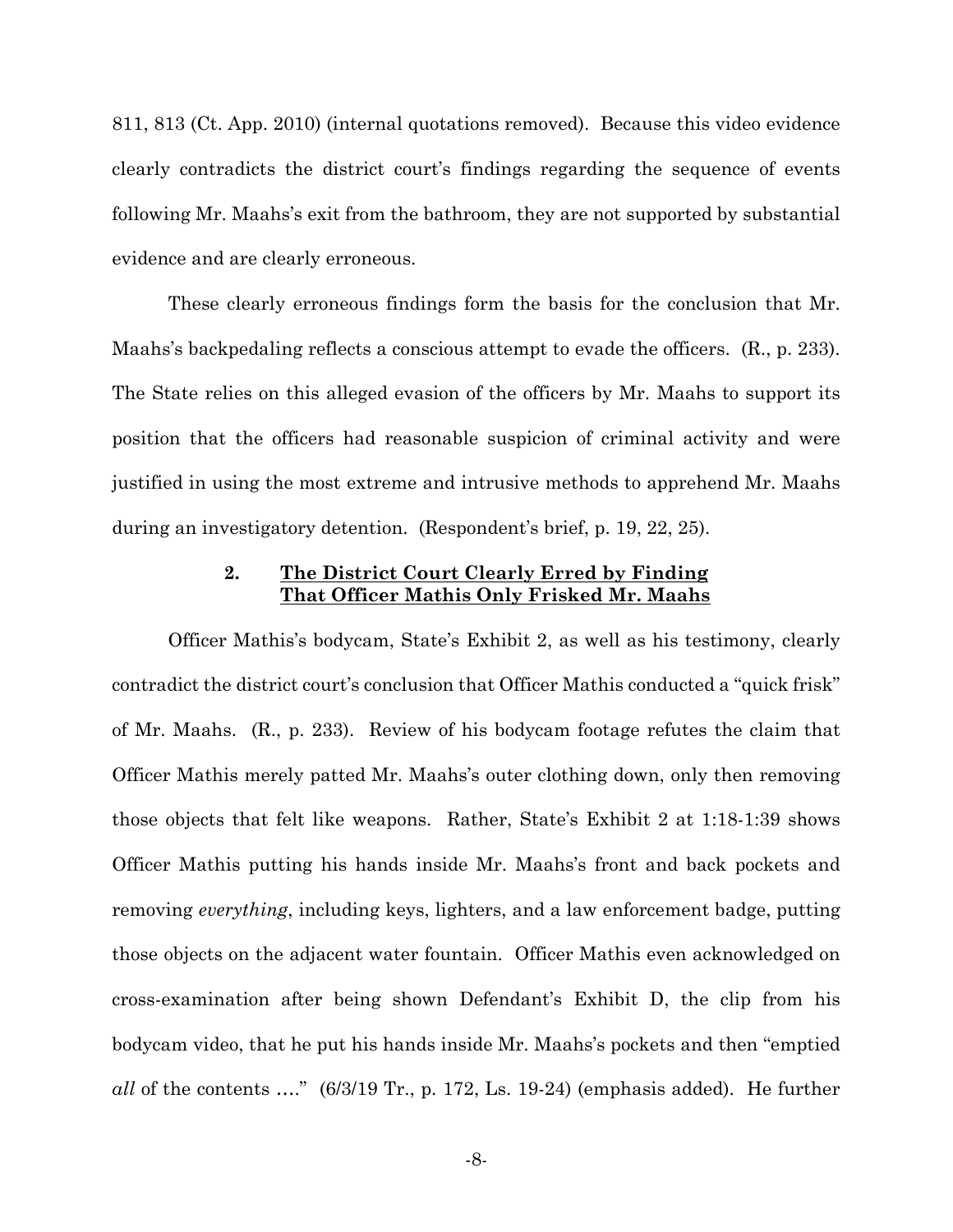admitted that these actions were not consistent with a Terry investigative detention.  $(6/3/19$  Tr., p. 172, L. 19-p. 173, L. 3).<sup>2</sup> Officer Mathis never testified that he only put his hands in Mr. Maahs's pockets after externally patting something that felt like a weapon. (6/3/19 Tr., pp. 169-173). While he testified that he removed the law enforcement badge inside Mr. Maahs's pocket because it was a "hard metal object," he did not describe it as a weapon or that he had been concerned it might be one when he patted it through Mr. Maahs's clothes; rather, he claimed it could be "anything." (6/3/19 Tr., p. 171, L. 15).

Although Officer Mathis stated in response to a question on cross-examination that keys "could" be a weapon, he did not testify that he had removed Mr. Maahs's keys from his pocket because of any such concern. (6/3/19 Tr., p. 171, Ls. 17-18). Additionally, Officer Mathis did not explain why he removed the lighters in the course of emptying Mr. Maahs's pockets while he was handcuffed. (State's Exhibit 2, 1:18- 1:39). He likewise did not testify that he removed Mr. Maahs's ID card because of concerns for officer safety. (6/3/19 Tr., p. 160, Ls. 11-14).

This bodycam evidence and testimony thus completely contradict the district court's characterization of Officer Mathis's actions as a pat-down "frisk"; to the extent the district court's legal conclusion was based on its finding that Officer Mathis merely patted down Mr. Maahs and did not put his hands inside his pockets, such a

<span id="page-13-0"></span><sup>2</sup> The district court improperly sustained the State's objection to Officer Mathis's admission that his actions were not consistent with an investigative detention. (6/3/19 Tr., p. 173, Ls. 4-13). This admission was not an improper legal conclusion; it confirmed that the officer had not merely patted down Mr. Maahs externally and only gone into his pockets after feeling something resembling a weapon.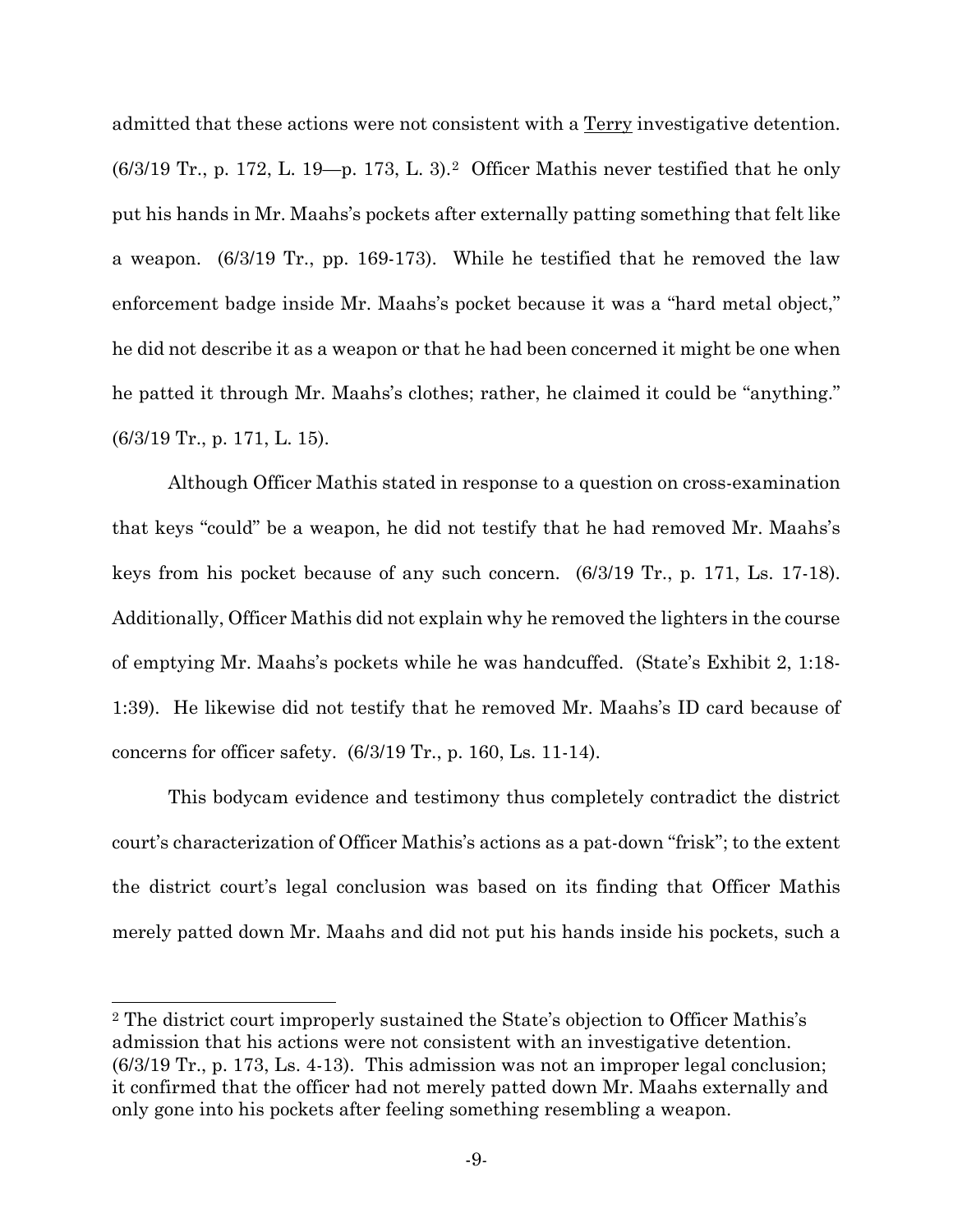finding is unsupported by substantial evidence. Notably, the district court's order does not even address this bodycam footage and testimony when characterizing Officer Mathis's actions as merely a "frisk." (R., pp. 226-242).

### **C. The Extreme Measures Used to Seize Mr. Maahs Exceeded the Scope of an Investigatory Detention and Escalated the Encounter to a De Facto Arrest**

The factors identified by the State do not establish that Mr. Maahs and Mr. Korona presented a danger to the safety of the officers or others that warranted the implementation of these multiple restraints on Mr. Maahs's liberty in the course of an investigatory detention. Because the officers' safety concerns were not based on objective facts supporting the conclusion that the men were armed and dangerous, the officers' forceful tactics necessarily exceeded the scope of a permissible investigatory detention and rose to the level of a de facto arrest.

The State's argument that the officers' tactics were justified by the dangerous nature of this encounter completely overlooks both officers' admissions that *they had no specific articulable facts or information, that Mr. Maahs and/or Mr. Korona were armed or dangerous.* While Corporal Reimers expressed concern that the men could have gone into the bathroom in "preparation for an attack,"  $(6/3/19 \text{ Tr.}, p. 112, \text{ Ls. } 2-$ 4), the following illustrative exchange with him reveals the lack of any specific, articulable facts to support his hunch:

- **Q.** Were you told anything you said preparation for an attack. Was there any information given to you by anybody at the credit union that they thought these men were armed?
- **A. No.**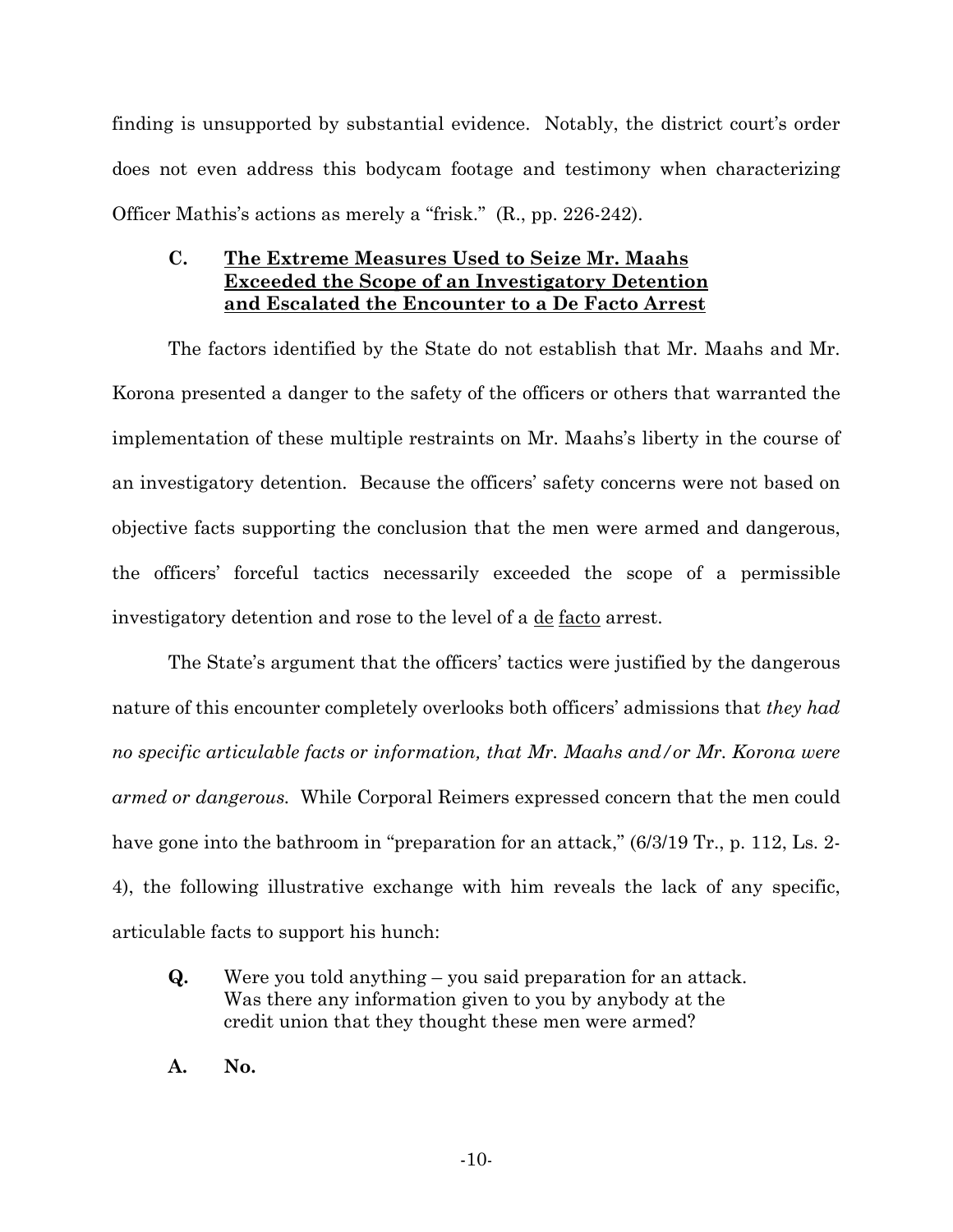$Q.$  Was there any evidence or – in fact, you weren't told anything indicating they had acted violently or aggressively?

## **A. I agree.**

- **Q.** And so you didn't have any evidence they were armed or dangerous at that point, did you, sir?
- **A. No.**
- **Q.** And you called on the radio for assistance after you went in and were observing the door, correct?

### **A. Right.**

- **Q.** The door to the bathroom.
- **A. Yes.**
- **Q.** And you used the phrase, "Both of these guys saw me and went into the bathroom together, acting kind of hinky," correct?

### **A. I believe I did use that when talking to Officer Mathis, yes.**

**Q.** Actually, I think you used that on the radio when you radioed for assistance.

### **A. Okay. Sure.**

- …
- **Q.** So again you didn't but you didn't mention anything about being concerned about drug activity.

### **A. On the radio?**

- **Q.** Correct.
- **A. No.**
- **Q.** Or that you were worried that these men might be armed or dangerous.
- **A. No, I didn't say that specifically.**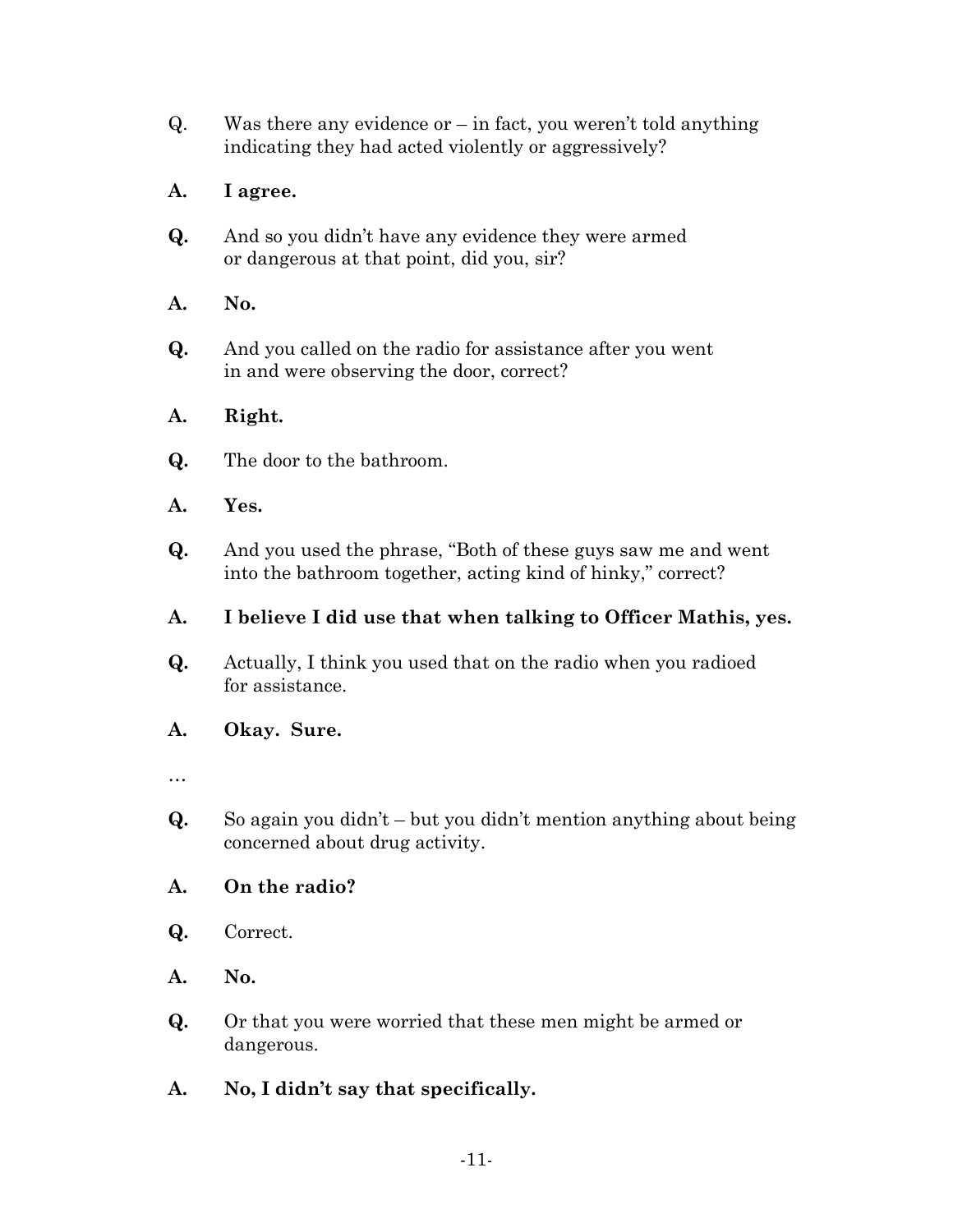**Q.** You didn't say that at all, did you, sir?

### **A. No, I didn't say that specifically.**

**Q.** All right. And, in fact, you didn't say anything about maybe that you were worried that they were preparing for an attack.

### **A. I did not say that, no.**

- …
- Q. Now, if you are concerned that somebody might be armed or dangerous, you would certainly notify your fellow officers. Isn't that true?

### **A. Yeah. I did when I told Officer Mathis they're acting hinky.**

Q. Acting hinky? That means armed and dangerous?

### **A. It means something's afoot and you need to be careful. It means it's not normal behavior. It means that things are not good to go here. It means something is wrong.**

- **Q.** My question was, are you saying when you said "hinky," you were telling him that they might be armed and dangerous?
- **A. No.**
- **Q.** Okay. Because you probably are pretty clear if you think somebody is armed and dangerous when you talk with other officers. Isn't that correct?

### *A. If I have, you know, some sort of reasonable knowledge or some articulable facts that someone is armed and dangerous, I'm going to let them know.*

- **Q.** And you didn't say to Officer Mathis, "You know, I think they might be preparing to attack," like you did on direct examination, correct?
- **A. No, I didn't.**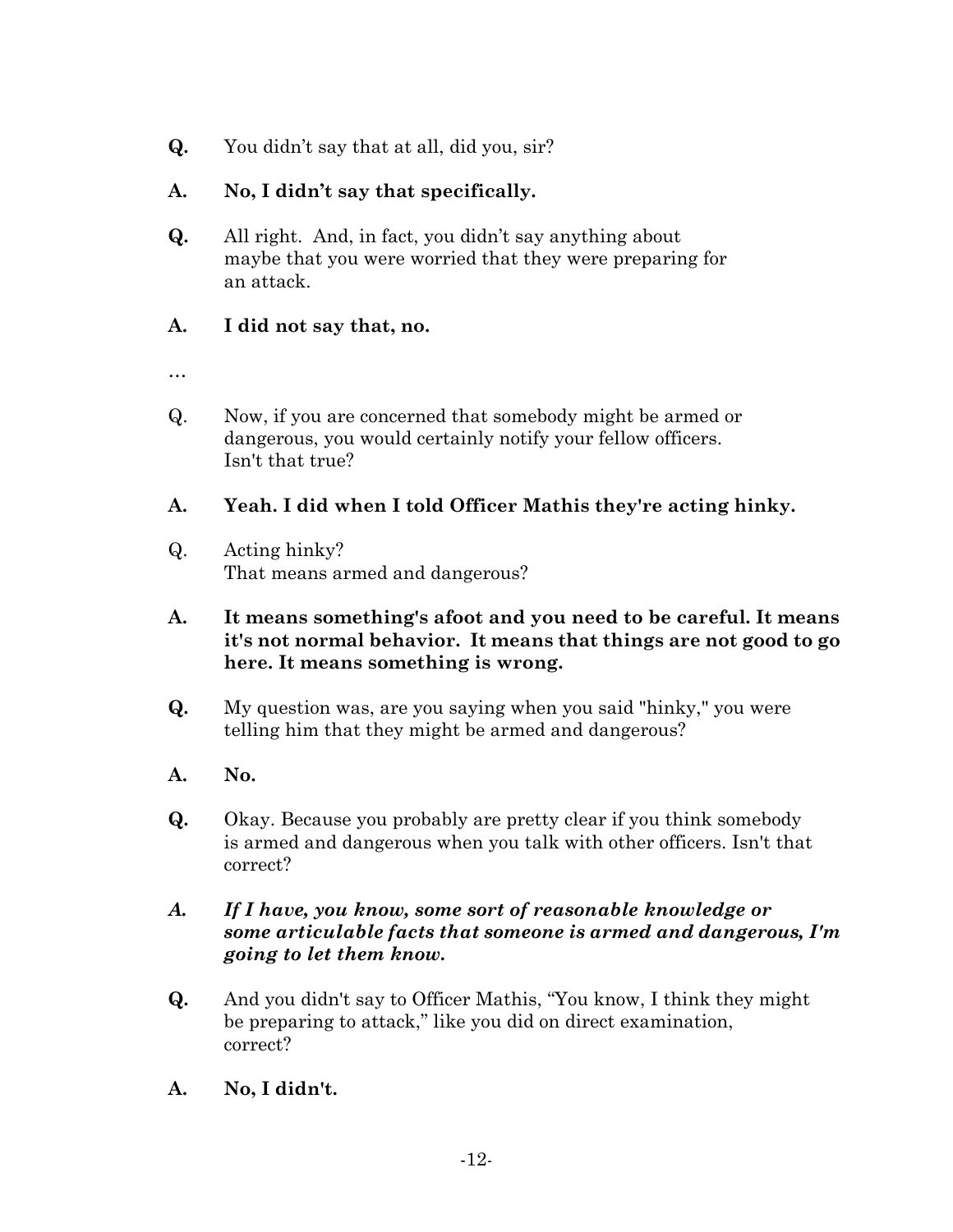- **Q.** And again you said, "I don't know what we have exactly, but I figured we'd detain them," correct?
- **A. Yes.**

(6/3/19 Tr., p. 112, L. 5—p. 124, L. 10) (emphasis added); (State's Exhibit 1, 2:12-3:15). Corporal Reimers further testified that in the course of the encounter, neither Mr. Maahs nor Mr. Korona reached for any weapon. (6/3/19 Tr., p. 138, Ls. 11-13). He did not see Mr. Maahs physically resist Officer Mathis. (6/3/19 Tr., p. 138, Ls. 14-25).

Officer Mathis, like Corporal Reimers, speculated that the men might be inside the bathroom "preparing weapons." (6/3/19 Tr., p. 157, Ls. 15-16). However, he, too, acknowledged that this concern was not based on any information he had indicating the men were armed or dangerous. (6/3/19 Tr., p. 171, Ls. 23—p. 172, L. 2). During the time Corporal Reimers briefs Officer Mathis, after Officer Mathis arrives inside the credit union as backup, the two officers do not express any concern about being vulnerable to a potential attack from the two men. (State's Exhibit 2, 2:12-3:15).

Thus, the officers' fears about this potential attack amount only to speculative hunches, rather than an objectively grounded safety concern supported by specific articulable facts. Such speculation cannot justify the use of extremely intrusive measures as part of an investigative detention. In State v. Johns, 112 Idaho 873, 878, 736 P.2d 1327, 1332 (1987), the Idaho Supreme Court noted that when objectively evaluating an officer's belief that a suspect may be armed and dangerous, "due weight must be given, not to his inchoate and unparticularized suspicions or 'hunch,' but to specific reasonable inferences which he is entitled to draw from the facts in light of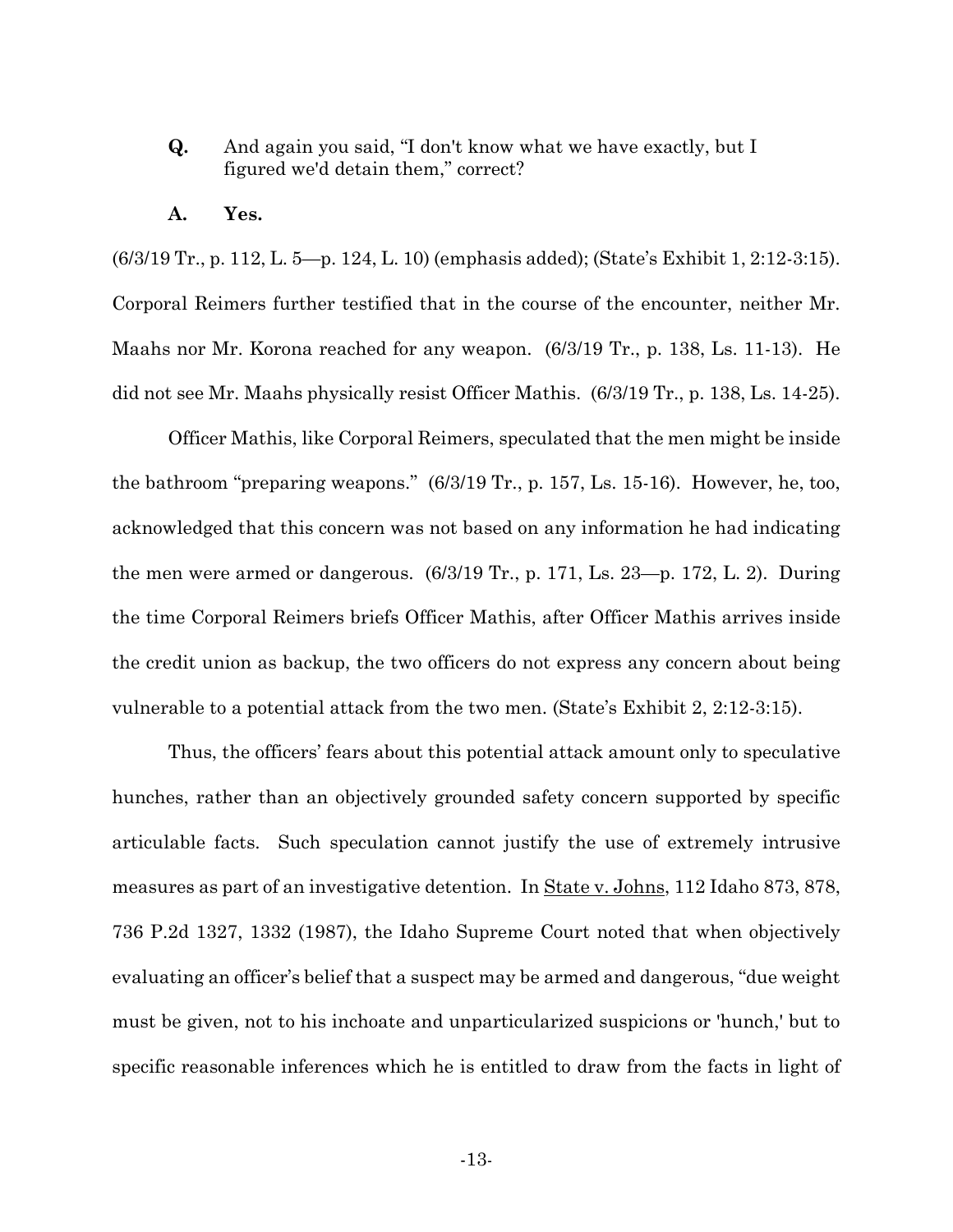his experience." (citations omitted). The district court erred by weighing the officers' gut instincts as the basis for the intrusive measures they used to seize Mr. Maahs, notwithstanding their many years of experience.

#### **1. Mr. Maahs's Alleged "Flight" Does Not Justify the Officers' Intrusive Measures**

The State fails to identify facts regarding the officers' seizure of Mr. Maahs during this encounter that meet the "high threshold" required to justify the use of handcuffs as part of an investigatory detention. <u>See State v. Pannell</u>, 127 Idaho 420, 421, 901 P.2d 1321, 1322 (1995). The State primarily justifies the use of handcuffs to restrain Mr. Maahs based on his "apparent efforts to flee." (Respondent's brief, p. 191; R., p. 233). As set forth above, however, this conclusion was premised on the clearly erroneous finding that Mr. Maahs, "in response to being instructed to come towards [the officers], looked behind him at a door at the end of the hallway and began backing towards it." (R., p. 233). The officers' distorted perception of this sequence of events, which the district court clearly erred by accepting, is what "made them think that the defendant was considering running out the door at the rear of the hallway." (R., p. 229).

Nevertheless, even if this Court somehow disagrees that the district court clearly erred in its finding Mr. Maahs's backpedaling reflected an intent to flee, the Court must still examine the nature of this flight to ascertain whether it supports the legal conclusion regarding whether the officers reasonably suspected criminal activity or justified the officers' measures as part of a valid investigative detention. In Padilla v. State, 158 Idaho 184, 189-90, 345 P.3d 243, 248-89 (Ct. App. 2014), the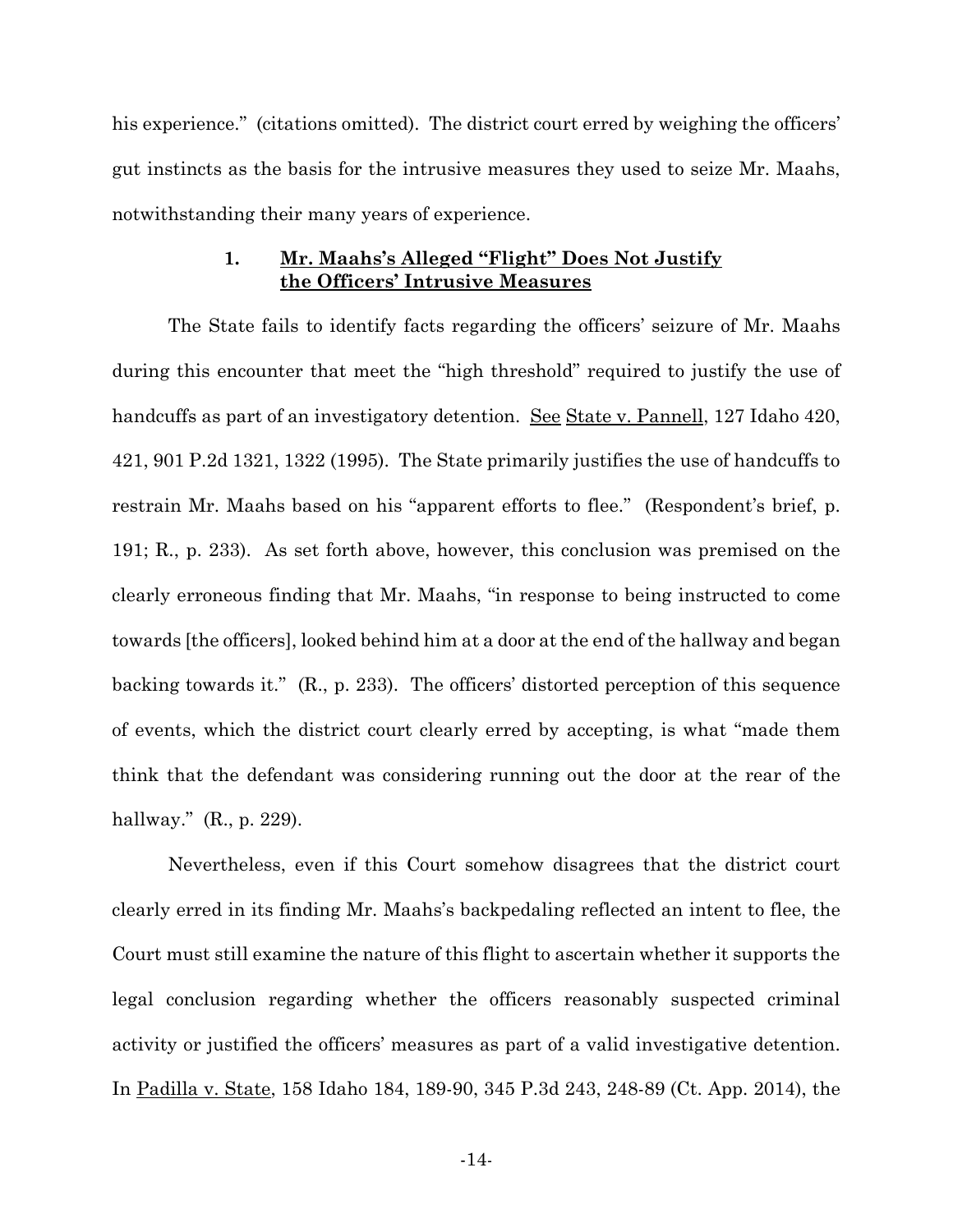court reviewed the United States Supreme Court's holding in Illinois v. Wardlow, 528 U.S. 119, 120 S.Ct. 673 (2000) that "*unprovoked* flight," while "not necessarily indicative of wrongdoing … is certainly suggestive of such." Padilla, 158 Idaho at 189, 345 P.3d at 248 (citing, Wardlow, 528 U.S. at 124 (emphasis added). The Wardlow Court, however, declined to adopt a bright-line rule under which an individual's flight at the mere sight of a police officer automatically authorizes the person's detention. Padilla, 158 Idaho at 189, 345 P.3d at 248 (citing Wardlow, 528 U.S. at 126).

Padilla recognized that while a defendant may flee from police, this does not necessarily provide reasonable suspicion of criminal activity. It cited a decision by the Iowa Supreme Court, observing that "the circumstances surrounding the suspect's efforts to avoid the police must be such as to allow a rational conclusion that flight indicated a consciousness of guilt." Padilla, 158 Idaho at 189-90, 345 P.3d at 248-49 (quoting State v. Kreps, 650 N.W.2d 636, 643-44 (Iowa 2002)); see also, United States v. Brown, 925 F.3d 1150, 1156 (9th Cir. 2019) (noting that the Supreme Court has never endorsed a per se rule that flight establishes reasonable suspicion and treating it as just one factor in the reasonable suspicion analysis).

In this case, Mr. Maahs's purported "efforts to flee" lasted a scant few seconds followed by his complete submission to Officer Mathis's command to get down on the floor. (State's Exhibit 1, 3:18-3:21). Mr. Maahs was compliant from that point forward. (State's Exhibit 2, 00:31-15:46). This flight occurred immediately after he exited the bathroom, holding his cell phone to his ear. <u>Id.</u> Corporal Reimers described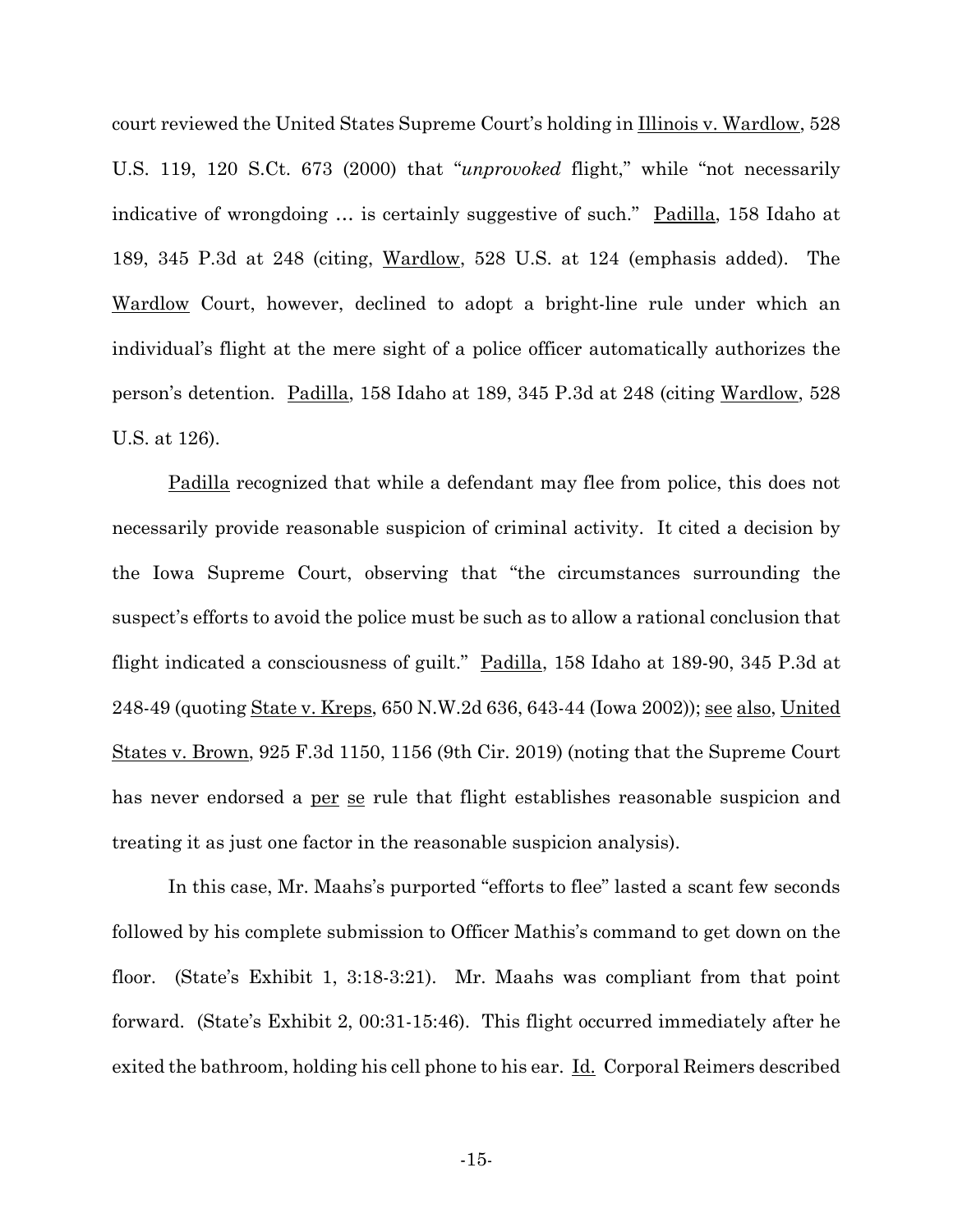Mr. Maahs's demeanor upon being confronted by the officers as "surprised" and "shocked." (6/3/19 Tr., p. 127, Ls. 2-10). Corporal Reimers even admitted this was "odd," given his initial suspicion that Mr. Maahs and Korona had gone down the hallway into the bathroom because they had spotted him waiting at the credit union doors. (6/3/19 Tr., p. 127, Ls. 2-6). He also acknowledged that if the two men had wanted to evade him, they could have proceeded through the rear hallway door before he entered the credit union. (6/3/19 Tr., p. 139, Ls. 1-20).

Corporal Reimers further agreed that Mr. Maahs never reached for the door handle and never fully turned towards the door. (6/3/19 Tr., p. 141, Ls. 2-4; p. 142, Ls. 4-9). This is confirmed by the bodycam footage. (State's Exhibit 1, 3:18-3:22; State's Exhibit 2, 00:28-00:31). Considering the speed with which Officer Mathis advanced and the fact that Mr. Maahs kept his phone to his ear while backpedaling, Corporal Reimers conceded that Mr. Maahs might just have been "bewildered" and "reflexively reacting to being shocked and surprised" by the sudden confrontation. (6/3/19 Tr., p. 141, Ls. 2-9; p. 144, Ls. 9-15; p. 145, L. 8—p. 146, L. 23).

That Mr. Maahs's "flight" does not reflect criminal culpability, but rather a surprised instinctive reaction, is further supported by his exclamation, "Holy shit!" as he crouches on the ground with Officer Mathis towering above, immediately following the officer's swift approach with his drawn and pointed firearm. (State's Exhibit 2, 00:38-00:39). Thus, even if the district court's factual finding that Mr. Maahs was trying to flee is upheld, at most there is substantial ambiguity that precludes it from being given any significant weight in the reasonable suspicion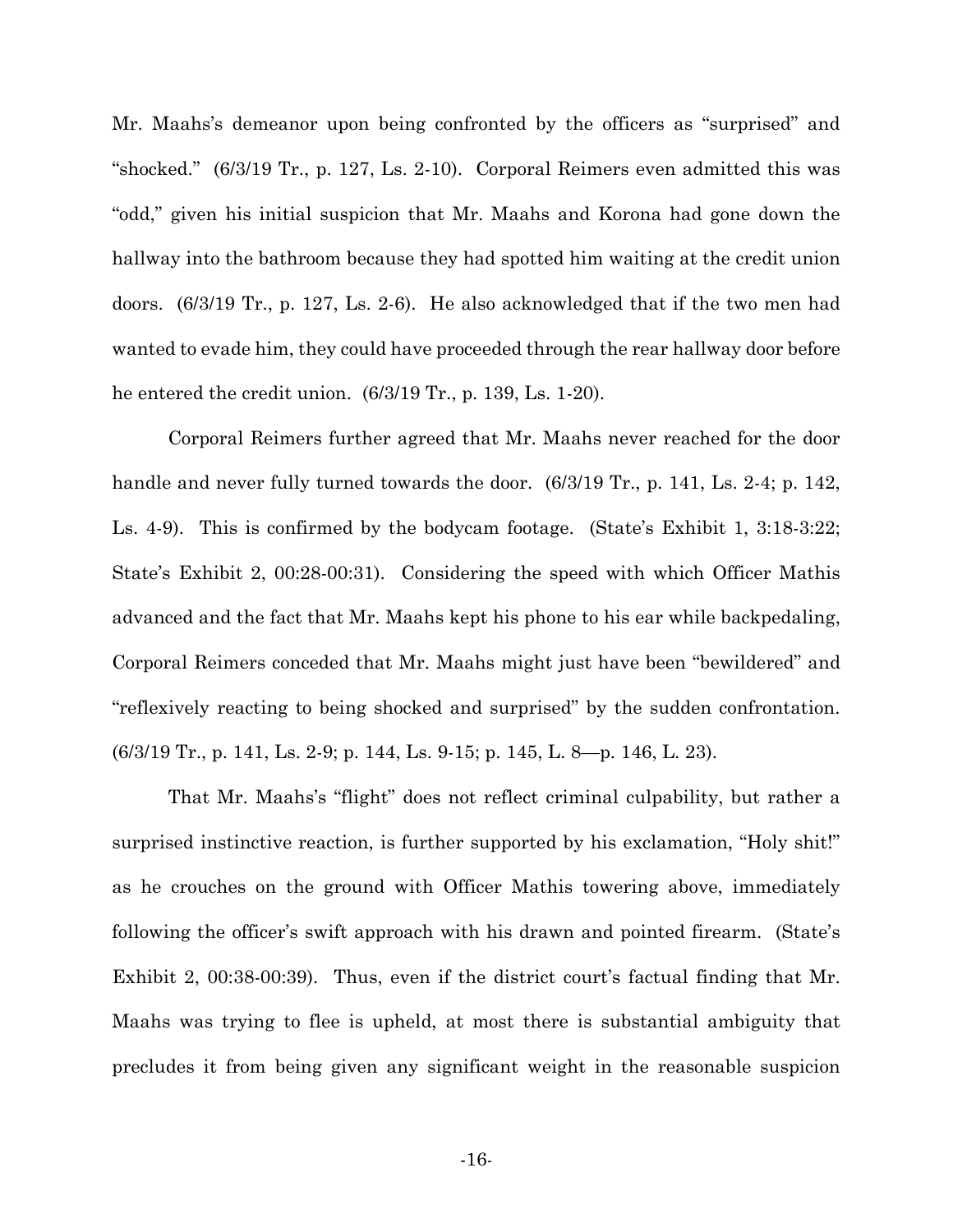analysis or to establish that Mr. Maahs presented a danger that justified the officers' extreme restraints on his liberty.

### **2. Officer Mathis Further Exceeded the Scope of a Permissible Investigatory Detention by Aiming His Gun at Mr. Maahs**

Officer Mathis not only exceeded the bounds of a valid investigatory detention by handcuffing Mr. Maahs, but by aiming his firearm directly at him. (State's Exhibit 1, 3:20-3:24; State's Exhibit 2, 00:30-00:34). The State cannot demonstrate a sufficient danger to justify this display of deadly force as a reasonable element of an investigatory detention.

As an initial point, the State mischaracterizes Officer Mathis's actions by failing to even acknowledge that Officer Mathis pointed his gun at Mr. Maahs. Instead, the State indicates throughout its brief only that Officer Mathis "drew" his pistol. (Respondent's brief, pp. 2, 3, 7, 15, 19). The district court likewise only indicates in its opinion that Officer Mathis "drew" his gun. (R., pp. 227-28, 233). The State supports its sanitized description with a cite to State's Exhibit 2 at 00:26-00:45. (Respondent's brief, p. 2).

However, this minimization of Officer Mathis's display of deadly force is flatly contradicted by State's Exhibits 1 and 2. In State's Exhibit 1, at 3:20-3:23, Officer Mathis can clearly be seen pointing his gun at Mr. Maahs, even after Mr. Maahs has gotten down on the floor. State's Exhibit 2 at 00:30-00:33 likewise indisputably shows Officer Mathis not just drawing but pointing his pistol at Mr. Maahs. This is not just a varying interpretation of this video evidence – no one reviewing the officers' neutral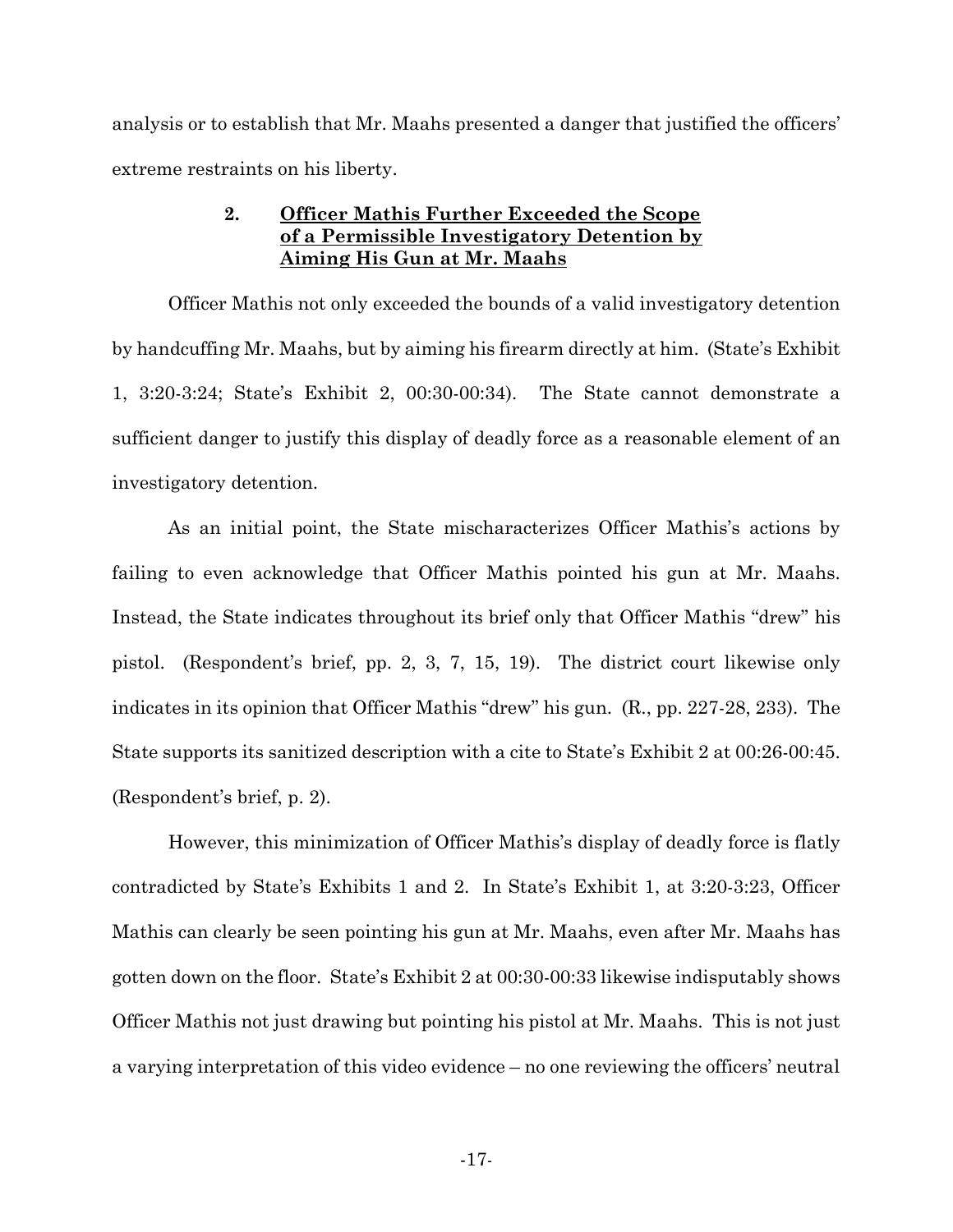and objective bodycam footage could conclude otherwise. On top of this incontrovertible video evidence, Corporal Reimers testified that Officer Mathis pointed his gun at Mr. Maahs. (6/3/19 Tr., p. 133, Ls. 7-17, p. 135, Ls. 7-12).

In Washington v. Lambert, 98 F.3d 1181 (9th Cir. 1996), the Ninth Circuit quoted the Seventh Circuit's observation that a police officer's aiming of a gun is "far more frightening" than merely drawing it. **Id.** at 1188-89 (quoting United States v. Serna-Barreto, 842 F.2d 965, 967 (7th Cir. 1988) (citation omitted). The court opined that such an aggressive measure can only be applied where the danger to the officer is not just "potentially serious" but "clear and present." Id.

 The information known to Corporal Reimers and Officer Mathis at the time they apprehended Mr. Maahs failed to establish such a "clear and present" danger justifying Officer Mathis's pointing of his firearm as a reasonable measure to protect officer safety within the limited bounds of an investigatory detention. The State cites State v. Salato, 137 Idaho 260, 265-67, 47 P.3d 763, 768-70 (Ct. App. 2001) in its efforts to fit Officer Mathis's action within the narrow category of investigatory detentions warranting such an extreme display of force. (Respondent's brief, p. 18).

 Notably, however, the State omits any description of the facts in Salato. (Respondent's brief, p. 18). There, law enforcement conducted a "high-risk traffic stop" of a vehicle connected to the armed robberies of two convenience stores minutes beforehand.  $\underline{Id}$  at 263, 47 P.3d 466. The robber displayed and cocked a semiautomatic pistol during the first robbery. In the second, he drew, cocked, and pointed his gun at the clerk's daughter. Id.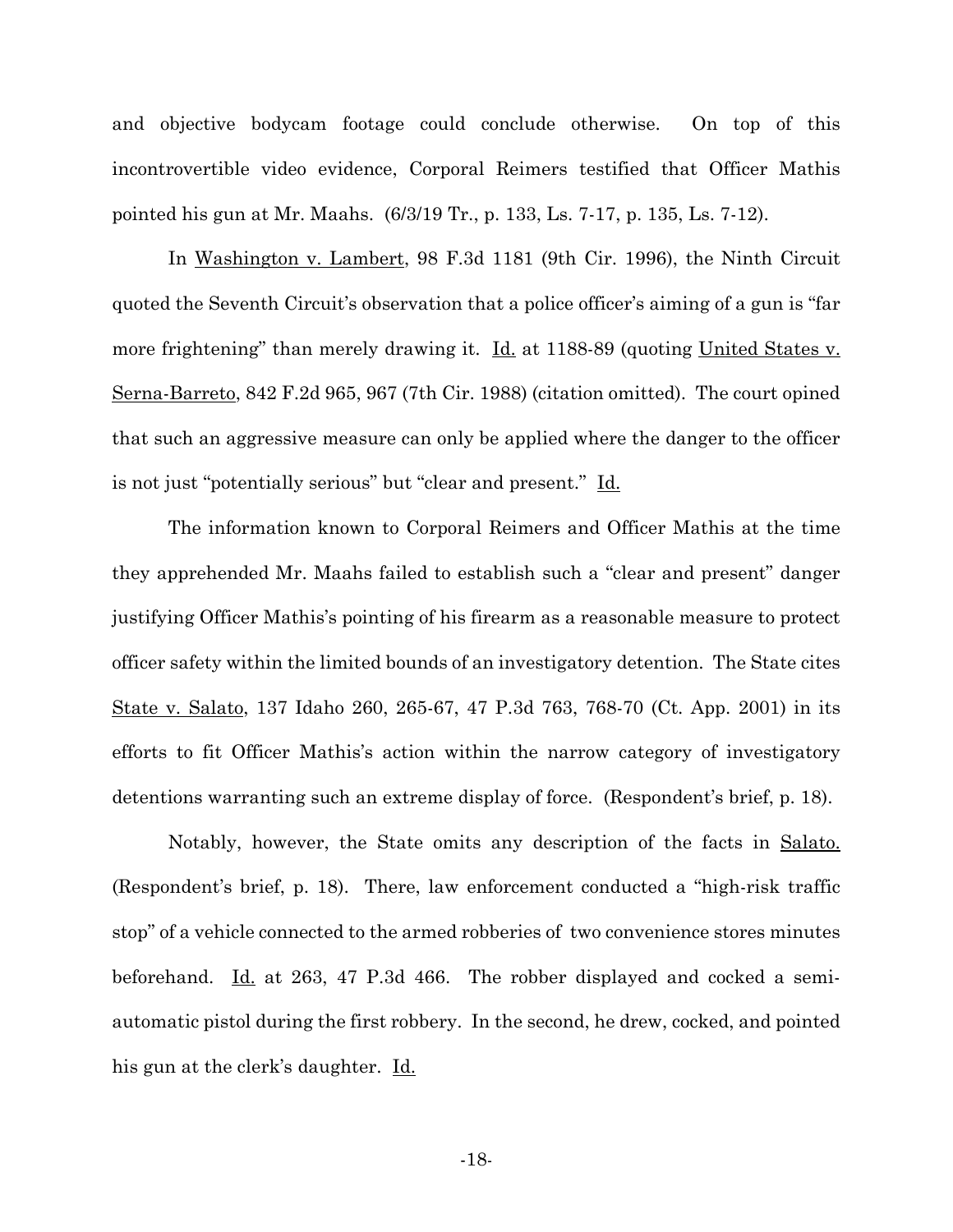The situation in Salato, where the police were presented with a highly dangerous scenario based on known articulable facts, is worlds away from this case, where, as previously noted, the officers candidly acknowledged they had no information indicating Mr. Maahs or Mr. Korona were armed and dangerous. Aside from this distinguishable case, the State cites no authority approving the aiming of their firearms as part of an investigatory detention where, as Corporal Reimers and Officer Mathis conceded, officers do not have objective facts establishing that a suspect is armed and dangerous.

 Despite Corporal Reimers' observation, "I don't know what we have exactly, but I figured we'd detain them," State's Exhibit 1, 2:39-2:42, the State also attempts to justify these aggressive measures based on the seriousness of the suspected crime: "Corporal Reimers consistently maintained that he suspected that 'there's a potential robbery going on or something of a similar nature."" (Respondent's brief, p. 20). However, the facts known by the officers at the time of Mr. Maahs's apprehension did not support any suspicion of a robbery in progress.

 While Corporal Reimers claimed that the large cash deposit made by the men caused him to suspect a robbery, he conceded such a transaction would not be suspicious for a credit union in the course of business. (6/3/19 Tr., p. 108, L. 11—p. 109, L. 3). Corporal Reimers did not even know how much had actually been deposited. (6/3/19 Tr., p. 108, Ls. 11-17). Although the district court concluded in its opinion that this large deposit supported this suspicion that Mr. Maahs and Mr. Korona might be engaged in a robbery, (R., p. 237), in its order granting the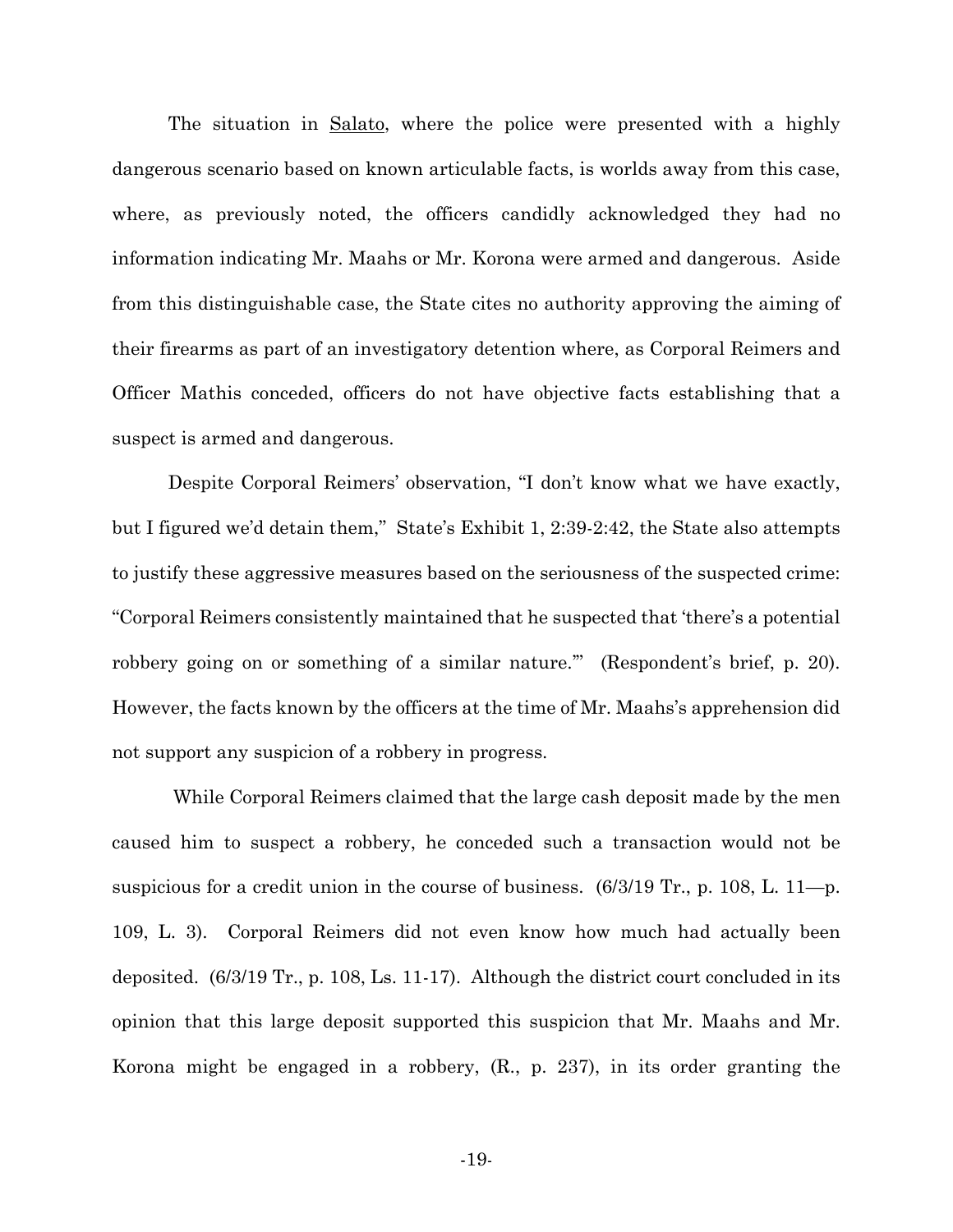suppression motion filed by Kendall Wellard, the man detained in the credit union parking lot, the district court found the opposite: "The making of a large deposit at a credit union and changing clothes is pretty thin for reasonable suspicion of any crime." Decision and Order Re: Motion to Suppress at p. 6, State v. Wellard, CR01-18-19966.[3](#page-24-0)

Furthermore, while the State emphasizes the officers' lengthy experience when it supports its arguments, it wholly ignores the fact that in their decades of experience, neither officer had ever encountered a situation where a robber deposited a large amount of money as a prelude to robbing a bank. (6/3/19, Tr., p. 109, L. 20 p. 110, L. 7 (Corporal Reimers), 6/3/19 Tr., p. 164, Ls. 3-23 (Officer Mathis)). Officer Mathis even candidly admitted that learning a possible robber initially made a large cash deposit might well diminish his suspicion that a robbery was afoot. (6/3/19 Tr., p. 164, L. 25—p 165, L. 14). This knowledge about the large deposit thus should have dispelled the officers' suspicion of a potential robbery.

Perhaps recognizing this, Corporal Reimers testified that he began to suspect the possible commission of a drug crime based on the large deposit and the men going into the bathroom, which is a "great place to destroy drugs because you can flush them, and they are now gone."  $(6/3/19 \text{ Tr.}, p. 94, L. 22-p. 95, L. 1)$ . Corporal Reimers testified about his training and focus on drug law enforcement during his law enforcement career to support this suspicion.  $(6/3/19 \text{ Tr}, p. 84, L. 8-p. 85, L. 3)$ .

<span id="page-24-0"></span><sup>3</sup> On November 3, 2020, the Court granted Mr. Maahs's Motion for Judicial Notice or to Augment Clerk's Record and indicated it would take judicial notice of the Decision and Order Re: Motion to Suppress, in State v. Wellard, CR01-18-19966.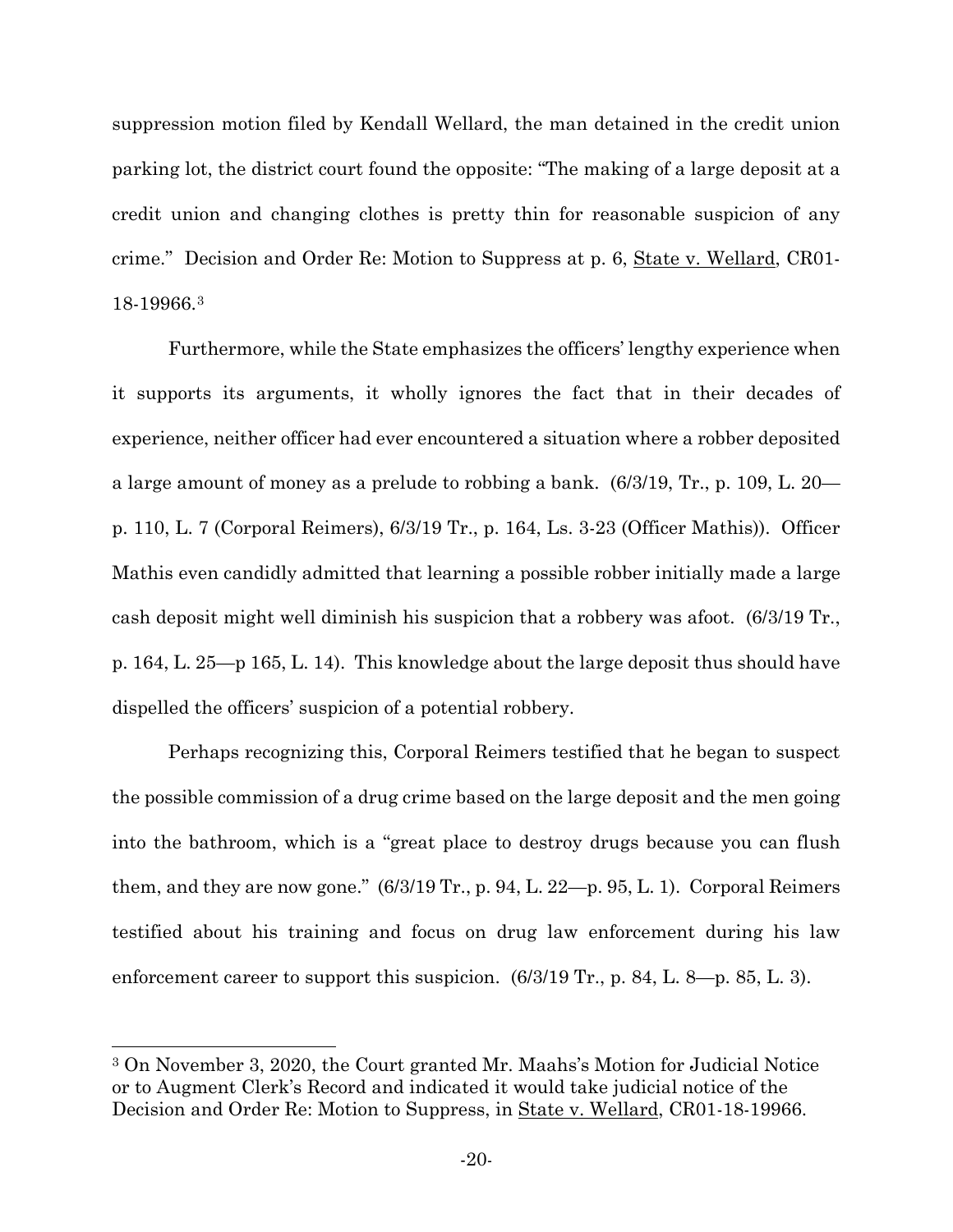However, many drug offenses, especially simple possession of a controlled substance, do not involve the use of force or weapons; therefore, the suspicion of such an offense does not support the officers' use of extremely intrusive methods to seize Mr. Maahs. In United States v. Delgadillo-Velasquez, 856 F.2d 1292, 1295 (9th Cir.1988), law enforcement's apprehension of drug traffickers at gunpoint and the use of handcuffs to restrain them resulted in a <u>de facto</u> arrest.

The State attempts to distinguish Delgadillo-Velasquez, by claiming that the Ninth Circuit "relied primarily on the fact that 'the agents immediately told the men that they were under arrest" in concluding that the encounter constituted a de facto arrest. (Respondent's brief, p. 21 (quoting, Delgadillo-Velasquez, 856 F.2d at 1295- 96)). However, the State misreads Delgado-Velasquez, as the Ninth Circuit did not identify this fact as the primary basis for its conclusion. Delgadillo-Velasquez, 856 F.2d at 1295-96. To the contrary, in United States v. Del Vizo, 918 F.2d 821, 825 (9th Cir. 1990), which the State does not address, the Ninth Circuit specifically observed that "[a]lthough in the instant case the police did not announce to the suspect that he was under arrest, as they did in Delgadillo-Velasquez, *the distinction is not pivotal*. Even without a statement that he was under arrest, the absolute curtailment of Del Vizo's liberty clearly would have lead a reasonable person to believe that he was not free to leave." (emphasis added).

Thus, Officer Mathis's repeated insistence that Mr. Maahs was only being detained for investigation does not meaningfully distinguish Delgadillo-Velasquez, given the similar absolute curtailment of Mr. Maahs's liberty. Both Delgadillo-

-21-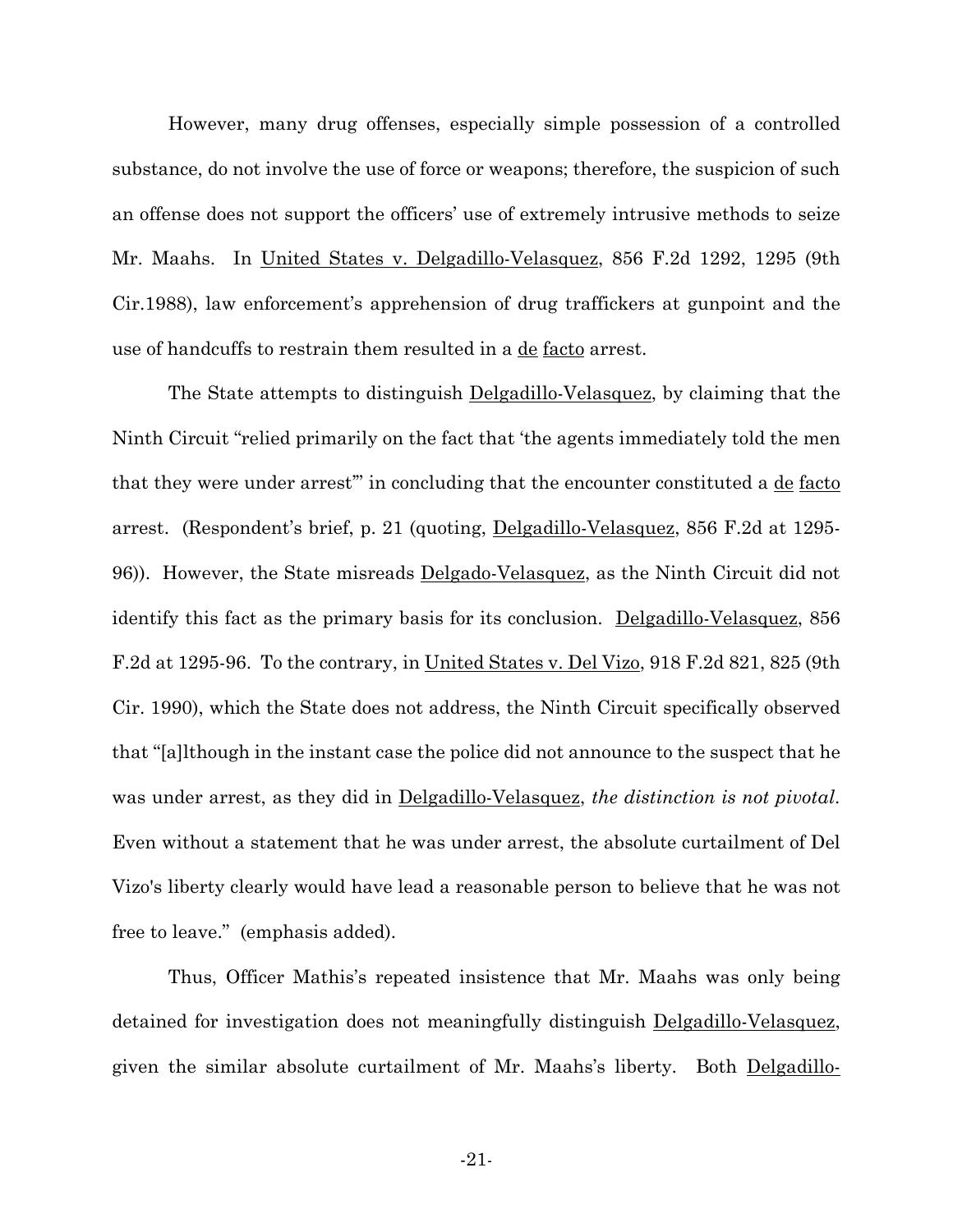Velasquez and Del Vizo show that drug trafficking offenses are not so inherently dangerous to justify the use of extreme measures such as handcuffs and the pointing of firearms during an investigatory detention. Rather, a stop premised on suspicion of drug trafficking "will not support a per se justification for the use of guns and handcuffs in a Terry stop." United States v. Melendez-Garcia, 28 F.3d 1046, 1053 (10th Cir. 1994).

The State tries to justify the officers' intrusive tactics in seizing Mr. Maahs based on several other facts that, when examined, fail to demonstrate that Mr. Maahs and Mr. Korona presented a safety risk. For example, the State seems to suggest that Officer Reimers's initial confusion at finding the interior doors of the credit union locked raised his concern about the danger presented by the two men: "Upon entering the credit union, [Corporal Reimers] was puzzled by the locked doors, which indicated to him that the bank employees were either attempting to "detain someone inside or prevent others from getting inside." (Respondent's brief, p. 25).

However, Corporal Reimers's insinuation that the locked doors raised his concern is disingenuous in light of his bodycam footage. At the outset of that video evidence, he can be seen talking to the credit union employee, who lets him inside. (State's Exhibit 1, 00:01-00:31). The employee does not exhibit any sense of urgency or distress. Surely one would expect Corporal Reimers to ask the employee about the locked doors if he had any lingering concern they might have signaled something untoward.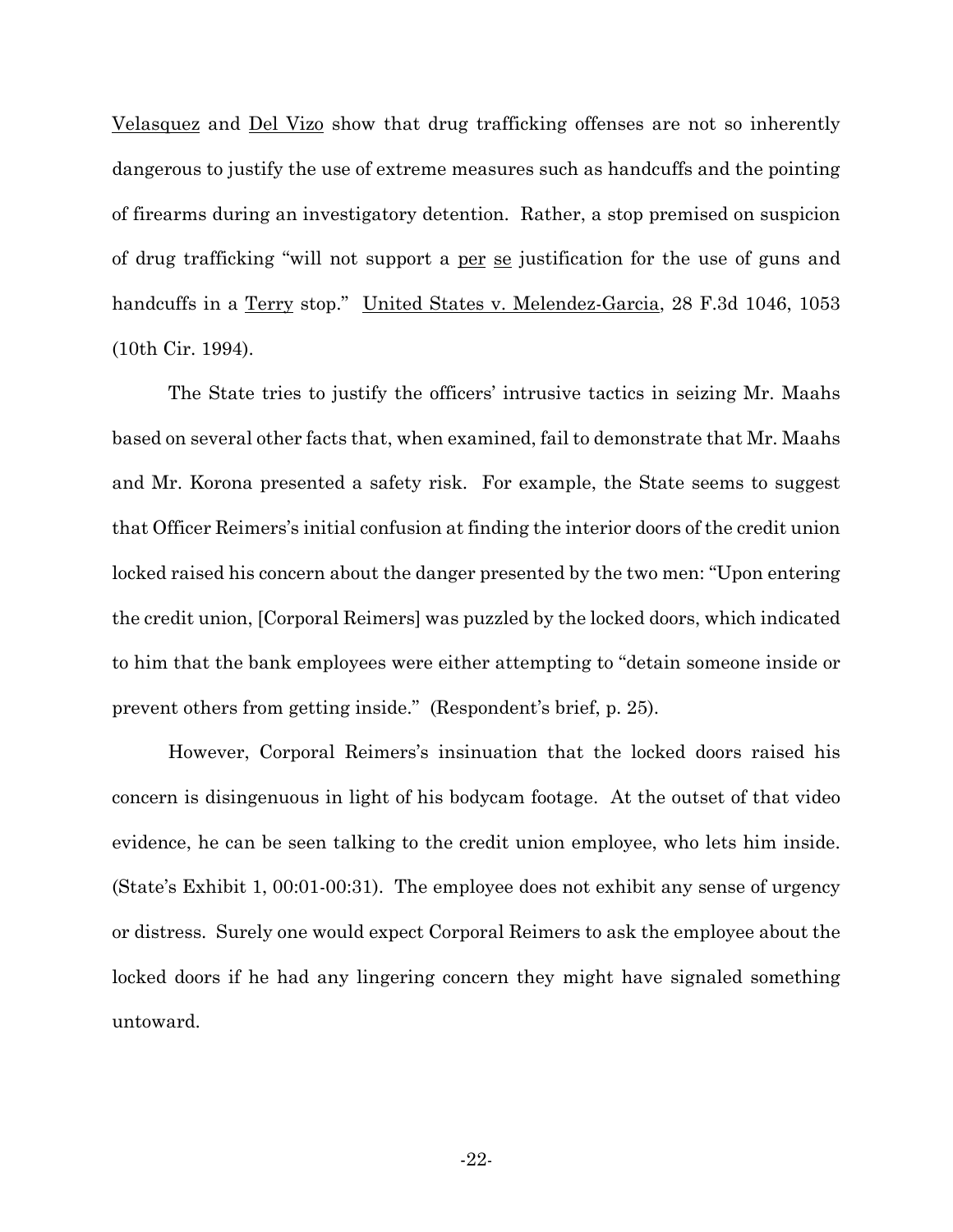What is more, after that credit union employee walks off, Corporal Reimers proceeds to the teller window area, where he has a brief exchange with other employees. They likewise do not appear to be anxious or scared, and Corporal Reimers does not ask them about the locked doors that the State suggests caused him concern. (State's Exhibit 1, 00:32-00:51). The bodycam footage in State's Exhibit 1 thus dispels any basis Corporal Reimers might have had to believe the initially locked doors signaled some type of mischief by Mr. Maahs or Korona.

Similarly, the officers' use of extreme measures to seize Mr. Maahs cannot be justified based on some perceived danger to the civilian employees who were still inside. (Respondent's Brief, p. 16, 18; R., p. 238). The State fails to account for the fact, as shown in Corporal Reimers's bodycam footage, that he had the time and ample opportunity to have those employees leave the building if his years of experience caused him to believe Mr. Maahs and Mr. Korona presented a danger to their safety.

#### **D. Other Factors in the Totality of the Circumstances Support the Conclusion That the Officers' Actions Constituted a De Facto Arrest**

In addition to the highly intrusive methods used to apprehend and restrain Mr. Maahs, several other factors defeat the State's contention that this encounter remained only an investigative detention and instead compel the conclusion that the officers' actions escalated it into a de facto arrest. These factors, along with the others would cause a reasonable, innocent person to conclude that he was only being briefly detained.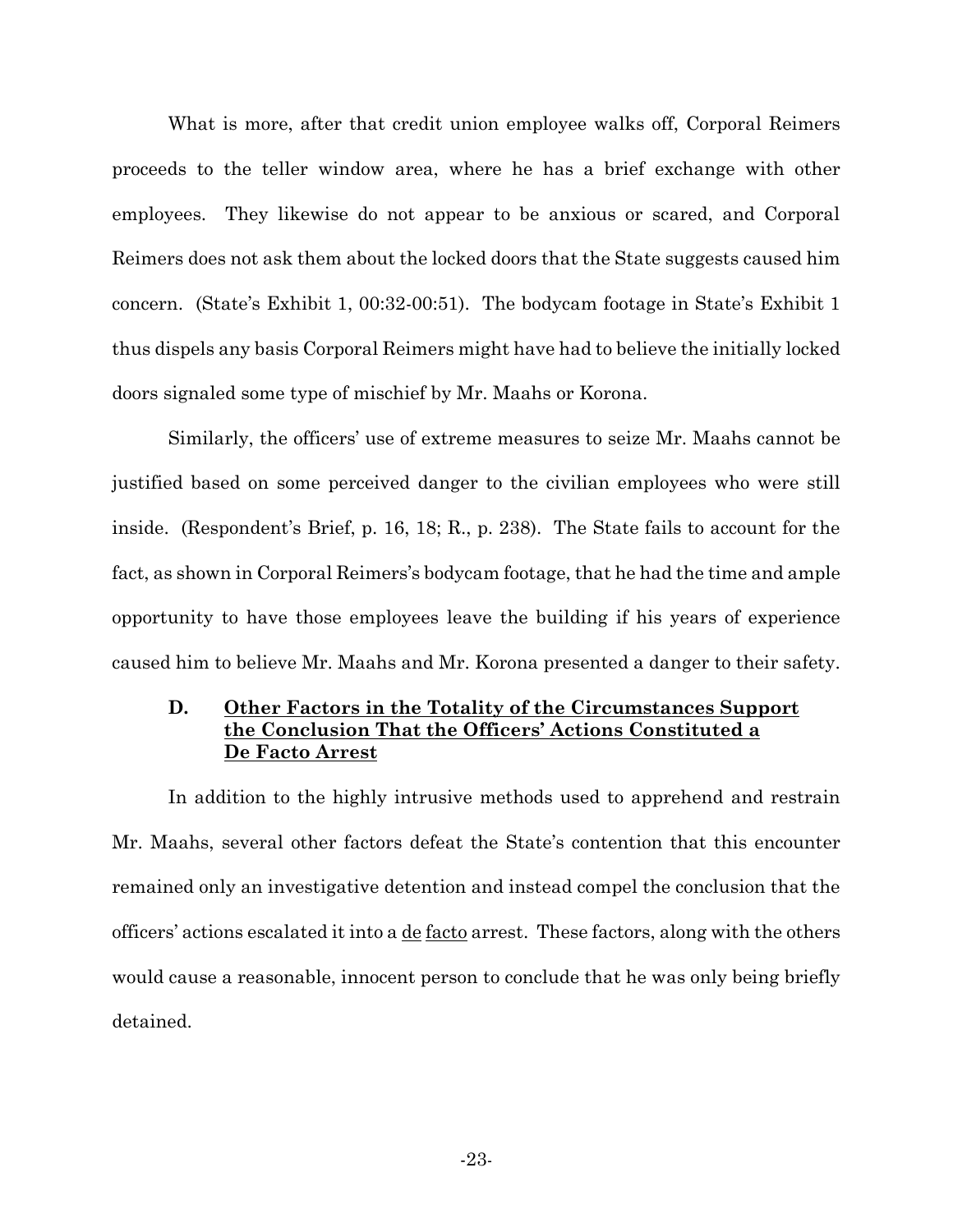Officer Mathis's brusque tone and harsh physical treatment of Mr. Maahs objectively belied his insistence that Mr. Maahs was only the subject of a brief investigatory detention. He pulls his gun and aims it at Mr. Maahs, barking at him in a stern voice to "get on the ground" and "put your hands right there," followed by his loud command, "Don't move!" (State's Exhibit 2, 00:31-00:35). Although Mr. Maahs does not resist, Officer Mathis shoves his head down and roughly handles Mr. Maahs as he handcuffs his hands behind his back. (State's Exhibit 2, 00:45-1:00).

Officer Mathis continues to manhandle Mr. Maahs despite Mr. Maahs's compliance and his restraint in handcuffs. Officer Mathis's bodycam shows him pulling Mr. Maahs to his feet, while using both hands to continue to control him. (State's Exhibit 2, 1:01-1:18). As this occurs, Mr. Maahs does not resist; he is cooperative, and polite. Id.

Contrary to the State's claim that Officer Mathis merely conducts a limited pat-down frisk, the bodycam shows Officer Mathis proceeding to jam his hands inside Mr. Maahs's pockets and begin emptying the contents, which he puts on the water fountain. (State's Exhibit 2, 1:19-1:39). He maintains control of Mr. Maahs throughout this time, and Mr. Maahs continues to offer no resistance. Id.

 Officer Mathis's tone as he questions Mr. Maahs is aggressive. When Mr. Maahs asks him why he is being arrested, Officer Mathis becomes increasingly agitated, advising Mr. Maahs that he is only being detained for investigation and that he has already told him that twice. (State's Exhibit 1:53-2:25). Officer Mathis continuously keeps his hand on Mr. Maahs, making him stand with his face to the

-24-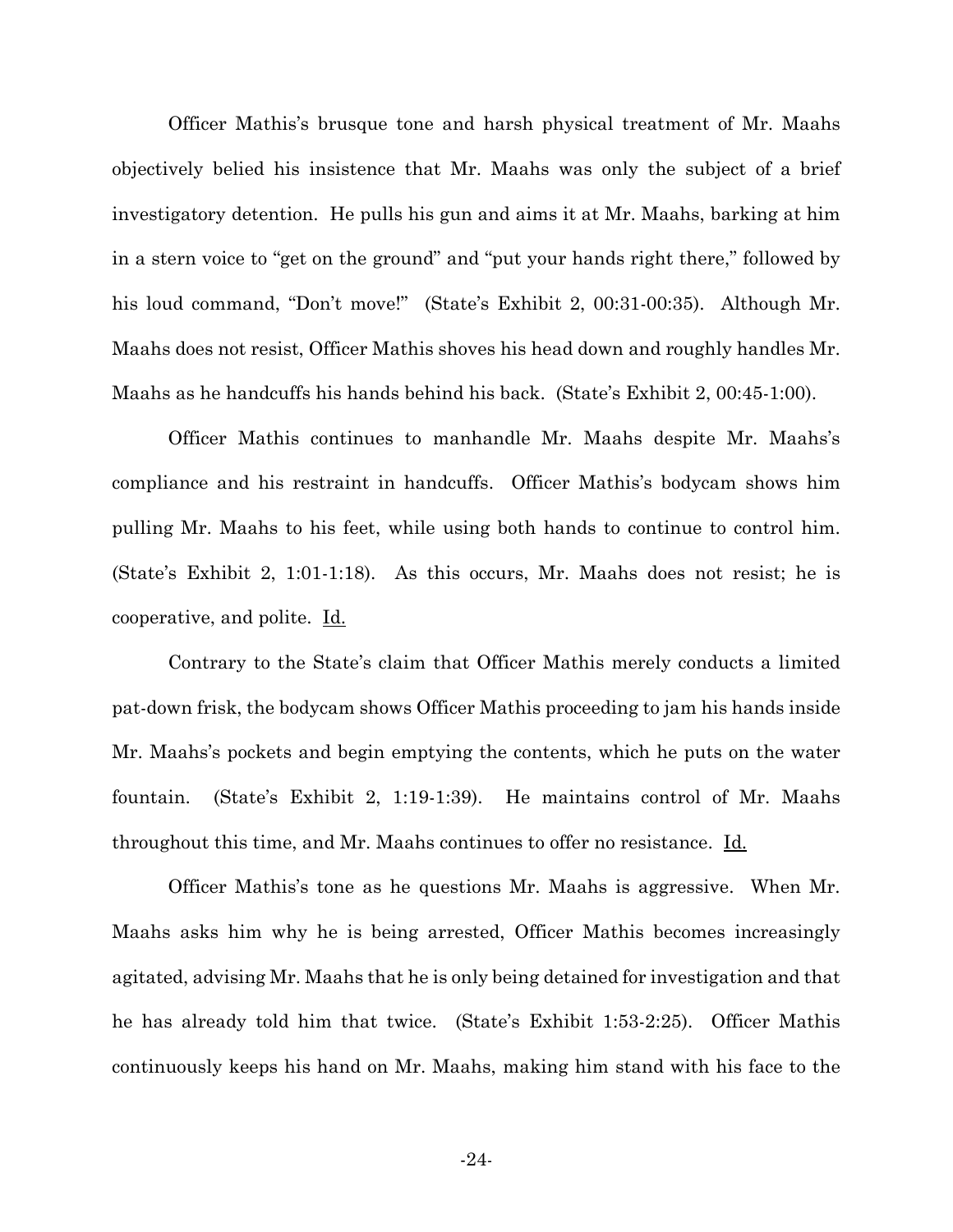door and telling him to "stay right there." Id.. Officer Mathis does not respond to Mr. Maahs's questions about why he is being held, other than to interrupt him and repeat that he is being detained for an investigation. Officer Mathis then removes Mr. Maahs's hat. (State's Exhibit 2; 2:15-2:33). After Mr. Maahs calmly states that he does not understand why he is being "harassed" and indicates he does not want to talk with the officer because of the treatment he has received and the fact that it is "scary," Officer Mathis says, "Good, let's go outside" and begins marching Mr. Maahs through the credit union, keeping a constant grip on his arm. (State's Exhibit 2, 2:50- 3:30).

When Mr. Maahs asks where he is being taken, Officer Mathis responds in an exasperated tone, "You're going outside, that's what I just told you." (State's Exhibit 2, 2:53-3:31). Officer Mathis then tells Mr. Maahs again that he is being detained for an investigation based on the report that "there is some suspicious activity going on" and the credit union employees called the police because he and Mr. Korona were "acting a little strange" and "doing some weird things." (State's Exhibit 2, 3:32-3:50).

Officer Mathis then puts Mr. Maahs in the backseat of the patrol vehicle while his hands are still cuffed behind his back, and as Mr. Maahs struggles to fit in the cramped space. When Mr. Maahs asks again if he is under arrest, Officer Mathis becomes agitated and yells at him. He then shuts the patrol vehicle door, cutting Mr. Maahs off while he is talking and locking him in the backseat. (State's Exhibit 2, 3:49-4:20). Later, Officer Mathis returns and contacts Mr. Maahs while he is in the backseat, instructing him in a raised voice that he is not listening and that he needs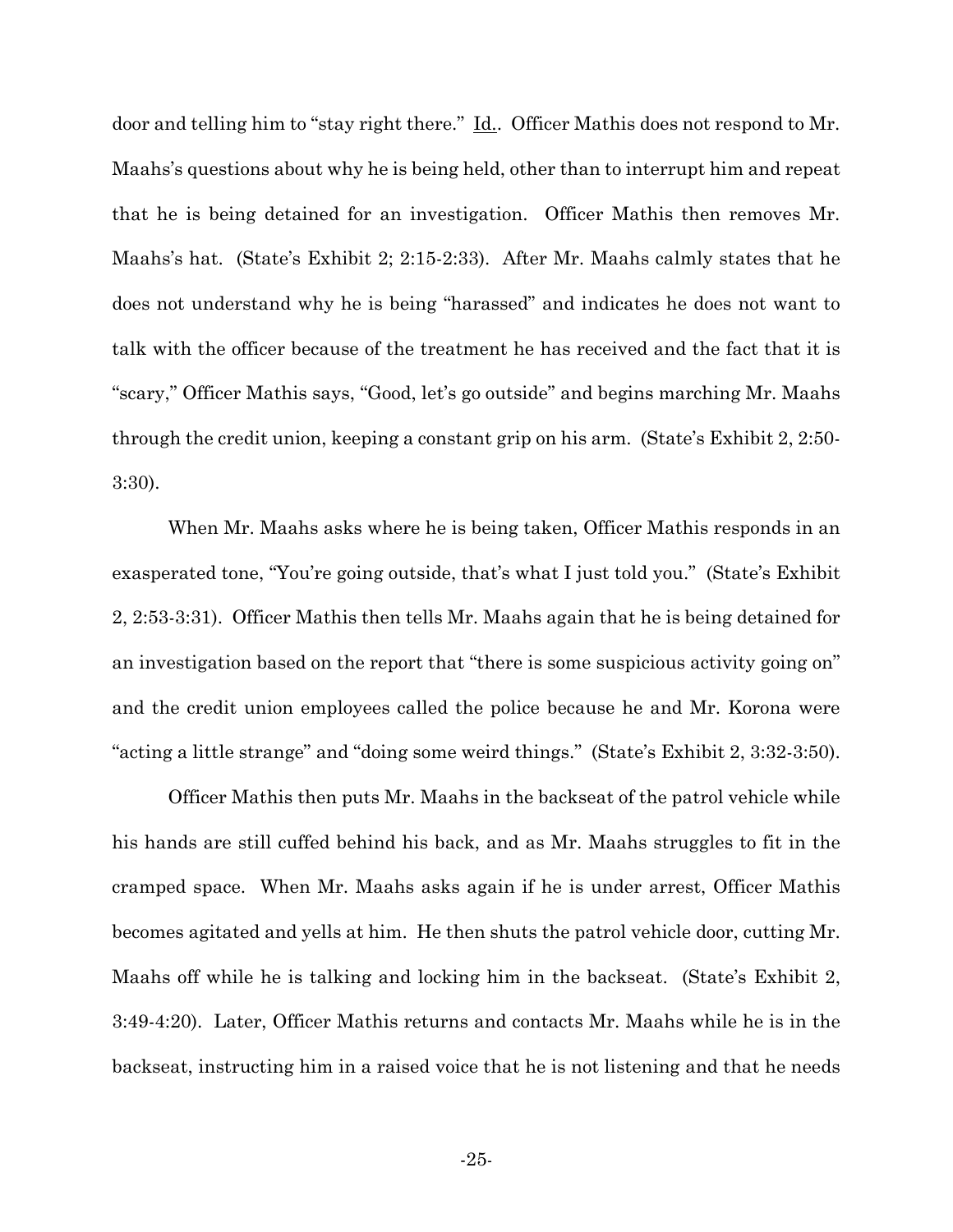to do what the police tell him without asking three times. (State's Exhibit 2, 6:02- 6:37). Again, Mr. Maahs's tone is quiet and polite. At 10:30-10:35 on State's Exhibit 2, Officer Mathis responds, "Nope," when Mr. Maahs asks for water, telling him to take a seat and "you're fine." Mr. Maahs continues to be confined in the backseat of the patrol vehicle.

Officer Mathis's demeanor and physical handling of Mr. Maahs further counter the State's position the manner of Mr. Maahs's detention was reasonable. (Respondent's brief, p. 17). These circumstances would have conveyed to a reasonable person that this was more than just a brief investigation following which he would be free to leave. Officer Mathis's bellicose tone and continuous physical control of Mr. Maahs, followed by him requiring Mr. Maahs to squeeze into the backseat of the patrol vehicle, and then curtly refusing to give him water further establish this was a de facto arrest. Cf. United States v. Zapata, 18 F.3d 971, 975 (1st Cir. 1994) (demeanor and deportment of investigating officers and polite tenor of their remarks weighed against finding a de facto arrest).

The State argues that Mr. Maahs's prolonged seizure in the back of the patrol vehicle after he was apprehended with these forcible measures was reasonable. (Respondent's brief, p. 16). However, as addressed in the opening brief and reflected by the bodycam footage, Mr. Maahs was held in the patrol vehicle for considerable time after being removed from the scene of his apprehension inside the credit union. (Appellant's opening brief, p. 35).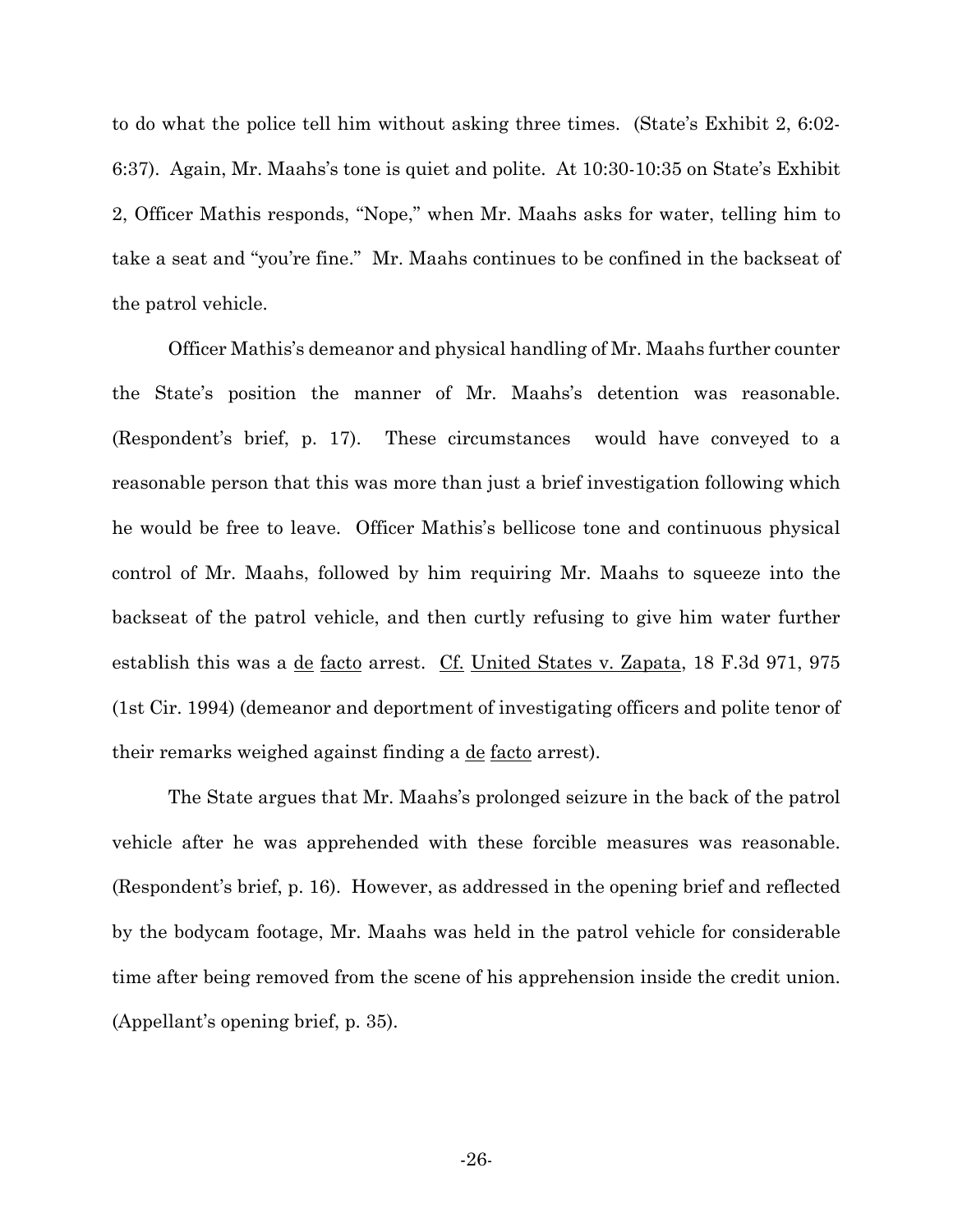The State has the burden "to demonstrate that the seizure it seeks to justify on the basis of a reasonable suspicion was sufficiently limited in scope and duration to satisfy the conditions of an investigative seizure." State v. Pannell, 127 Idaho 420, 423, 901 P.2d 1321 1324 (1995). Considering the preceding totality of circumstances involved in his seizure, Officer Mathis's movement of Mr. Maahs from the scene and the length of his detention further supports the conclusion that the officers exceeded the bounds of an investigatory detention.

#### **E. The State Improperly Relies on Subjective Hunches Instead of Sufficient Articulable Facts Establishing Reasonable Suspicion**

The State argues that Mr. Maahs was not seized immediately once he emerged from the credit union bathroom because he did not yield to Officer Mathis's verbal command to come over to him. (Respondent's brief, p. 15). As reflected above, the finding that his backpedaling reflected his attempt to flee was clearly erroneous. Corporal Reimers's bodycam clearly shows that Mr. Maahs's flight was provoked by Officer Mathis's sudden and swift advance, rather than in response to first viewing the rear hallway door and then consciously moving towards it. (State's Exhibit 1, 3:18-3:20). Furthermore, even if the Court credits the district court's factual finding, this Court must still determine its significance in the reasonable suspicion analysis.

The State also maintains that the tellers' nervousness, which was based solely on their vague indications that the men had made a large deposit and changed clothes in the parking lot, (8/27/18 Tr., p. 35, L. 6—p. 36, L. 2; 6/3/19 Tr., p. 108, L. 7-10), should be accorded "particular importance" and "weight" in establishing reasonable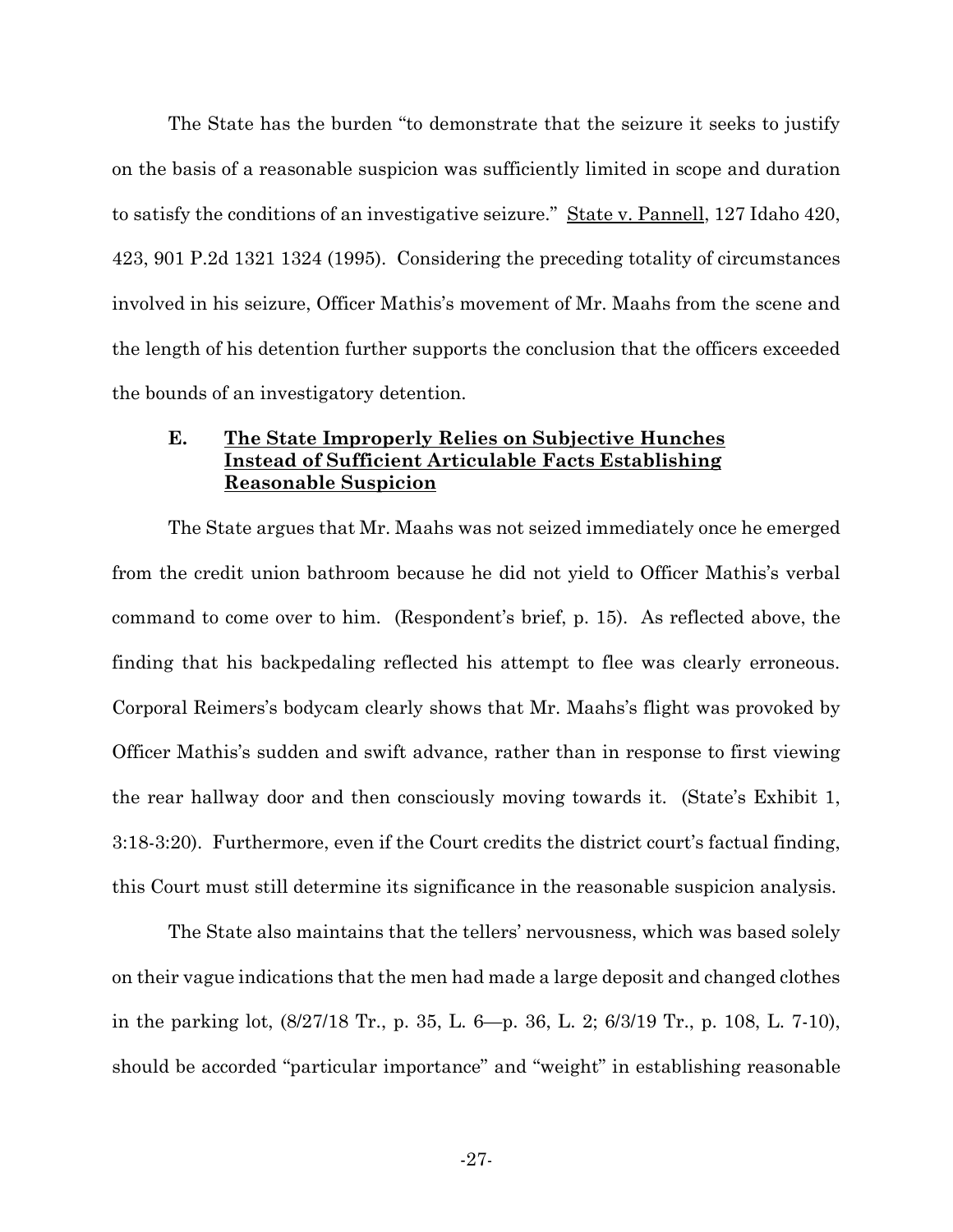suspicion that Mr. Maahs was engaged in criminal activity. (Respondent's brief, p. 25). The State's position rejects the bedrock principle established decades ago in Terry v. Ohio, 392 U.S. 1 (1968), that subjective hunches unsupported with specific articulable facts do not constitute reasonable suspicion of criminal activity. See State v. Bonner, \_\_\_ Idaho \_\_\_, 467 P.3d 452, 458 (2020) (quoting Terry v. Ohio 392 U.S. 1, 27 (1967)). Instead, the State affords the tellers' inchoate suspicions special probative value due to their training and experience. (Respondent's brief, p. 25).

The State unsurprisingly offers no authority from any court supporting its novel claim that while the subjective hunches of law enforcement officers do not establish reasonable suspicion, the gut instincts of credit union tellers can. The State offers no explanation for this, when police officers generally possess at least as much, if not more, training and experience in spotting suspicious activity.

Importantly, the district court contradicts itself regarding the significance of the tellers' nervousness in its inconsistent opinions resolving the motions to suppress filed by Mr. Maahs and Kendall Wellard. In its opinion granting Wellard's suppression motion, the district court did not attribute the tellers' concerns any weight; rather, it evaluated the articulable facts on which the tellers' nervousness was based, concluding they did not support the officers' reasonable suspicion: "The making of a large deposit at a credit union and changing clothes is pretty thin for reasonable suspicion of any crime." Decision and Order Re: Motion to Suppress at 6, State v. Wellard, CR01-18-19966.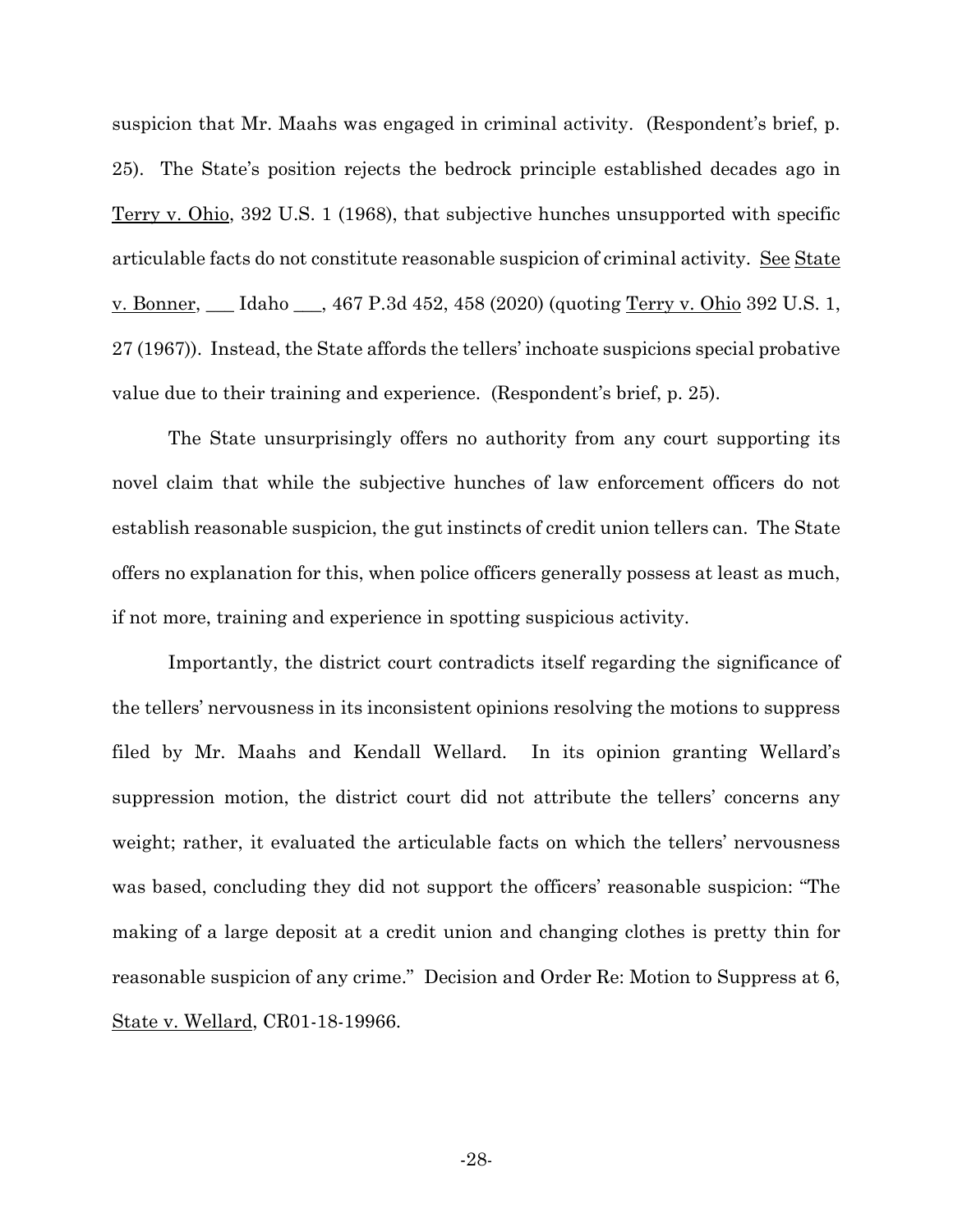However, in its order denying Mr. Maahs's motion to suppress, the district court reached precisely the opposite conclusion, finding the tellers' nervousness, and the facts forming the basis for it, supported Corporal Reimers' reasonable suspicion: "Cpl. Reimers *gave justifiable weight to [the tellers'] concerns* that the circumstances they described in the call represented a potential risk of a robbery because of the three men conferring with each other and one of them changing clothes in the parking lot and the large deposit." (R., p. 237) (emphasis added).<sup>[4](#page-33-0)</sup>

Furthermore, in the opinion granting Wellard's motion, the district court made findings recognizing the ambiguity in the initial report from the tellers: "There was never any confirmation prior to his arrest that [Wellard] was the individual who made the large deposit or changed clothes nor even was there any amplification of what 'changing clothes' meant to the teller (putting on a different tee shirt? A baseball cap?).'" At the time the officers apprehended Mr. Maahs, those questions likewise remained unanswered. (6/3/19 Tr., p. 118, Ls. 22-25, p. 121, L.8—p. 122, L. 16) (Corporal Reimers's testimony that he did not know which of the three men made the large deposit or if there had been one or two deposits).

The State insists that despite the officers' repeated "general expressions of their concerns that something was amiss," their reasonable suspicion of Mr. Maahs's criminal activity was grounded in "objective facts and circumstances." (Respondent's

<span id="page-33-0"></span><sup>4</sup> At the May 9, 2018, preliminary hearing involving Mr. Maahs and Wellard, similar testimony about the special training that tellers have in "recognizing suspicious activity" was presented. (R., p. 148, p. 11, Ls. 2-4 (transcript of preliminary hearing, attached as Exhibit A to Mr. Maahs's motion to suppress)).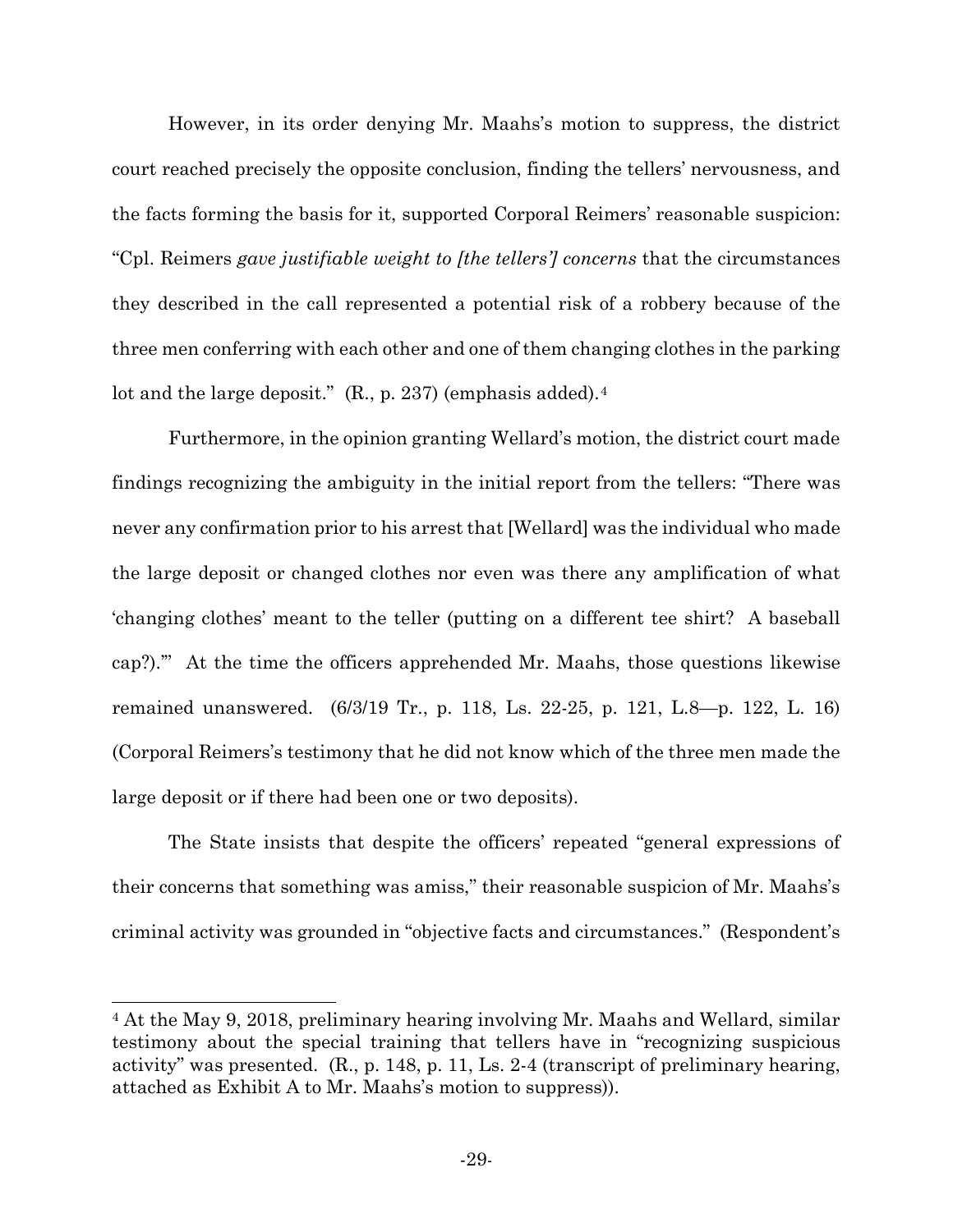brief, p. 28). Under Terry v. Ohio, 392 U.S. 1, 88 S.Ct. 1868 (1968), law enforcement officers cannot stop individuals for behavior that is purely ambiguous; rather, under the United States Constitution, they "'must be able to point to specific and articulable facts which, taken together with rational inferences from those facts, reasonably warrant" such an intrusion. State v. Bonner, \_\_\_ Idaho \_\_\_, 467 P3d 452, 462 (2020) (quoting, Terry, 392 U.S. at 20, 88 S.Ct. 1868). "[The] demand for specificity in the information upon which police action is predicated is the central teaching of this Court's Fourth Amendment jurisprudence." Terry, 392 U.S. at 21 n.18, 88 S.Ct. 1868.

In this case, the State has failed to meet its burden to show that the officers had specific, articulable facts supporting an objective reasonable suspicion that Mr. Maahs and Korona were engaged in criminal activity, as opposed to having only an inchoate and unparticularized suspicion or hunch. Their lack of such objective grounds for such a conclusion is reflected in the amorphous words and phrases used by the officers to describe the situation, including: "hinky," (6/3/19 Tr, p. 123, Ls. 1- 6), "I don't know what we have exactly," (6/3/19 Tr., p. 123, L. 24—p. 124, L. 2), "I suspected suspicious activity," (6/3/19 Tr., p. 169, Ls. 3-6), "They could be, or they couldn't be [engaged in criminal activity]," (6/3/19 Tr., p. 163, Ls. 19-22), "There is some suspicious activity going on," and the police were called because Mr. Maahs and Mr. Korona were "acting a little strange" and "doing some weird things." (State's Exhibit 2, 3:32-3:50). These vague descriptions, the officers' lack of clarity regarding the particular crimes suspected, their reliance on the tellers' unspecified nervousness, as well as the district court's unspecific observations that the officers were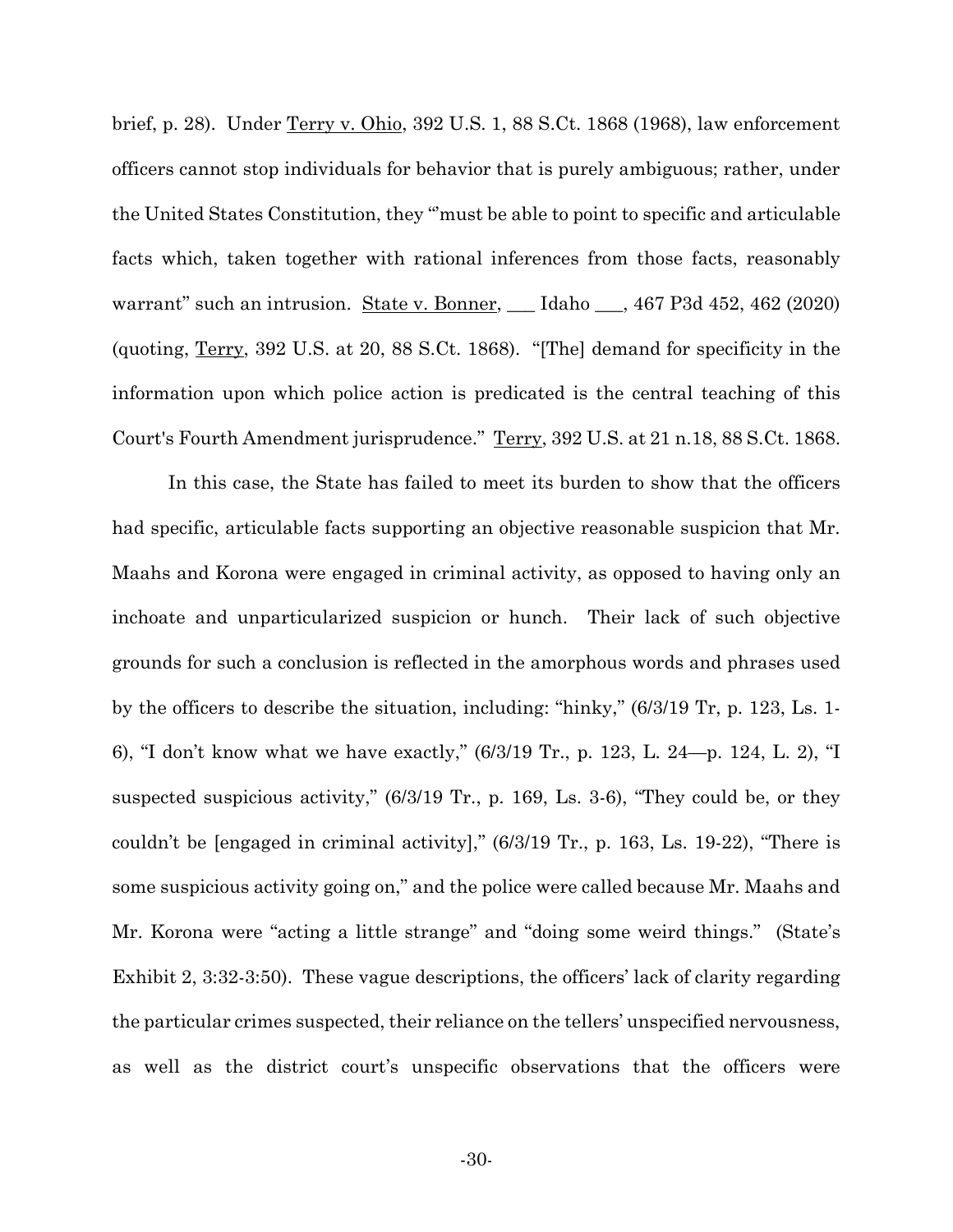"confronting a suspicious but uncertain situation," (R., p. 233), involving "concern about the suspiciousness of the circumstances," (R., p. 239), and an "unknown level of risk," (R., p. 238), and of "unknown" scope, (R., p., 234), presenting a "threatening" situation  $(R, p. 227)$  – all powerfully reveal the officers' lack of a particularized and objective basis to believe that the defendants had engaged in criminal conduct. See United States v. Jones, 438 F.Supp.3d 1039, 1057 (N.D.Cal. 2020) (statements made by officers that there was something "a little weird" going on and that they were trying to "figure out what's going on" provided "compelling evidence" that they did not have a particularized and objective basis to believe the defendants had engaged in criminal conduct).

#### **Conclusion**

 The State has failed to meet its burden of demonstrating specific articulable facts supporting the officers' objective reasonable suspicion of criminal activity. Thus, the officers lacked grounds to conduct even a limited investigative detention. Even if they had, by employing the most intrusive measures to apprehend and restrain Mr. Maahs, the officers exceeded the bounds of an investigative detention and transformed this encounter into a de facto arrest unsupported by probable cause. Because the officers' actions violated Mr. Maahs's Fourth Amendment rights under the United States Constitution and Article 1, § 17 of the Idaho Constitution, the district court should have granted Mr. Maahs's motion to suppress all evidence that flowed from his unlawful seizure.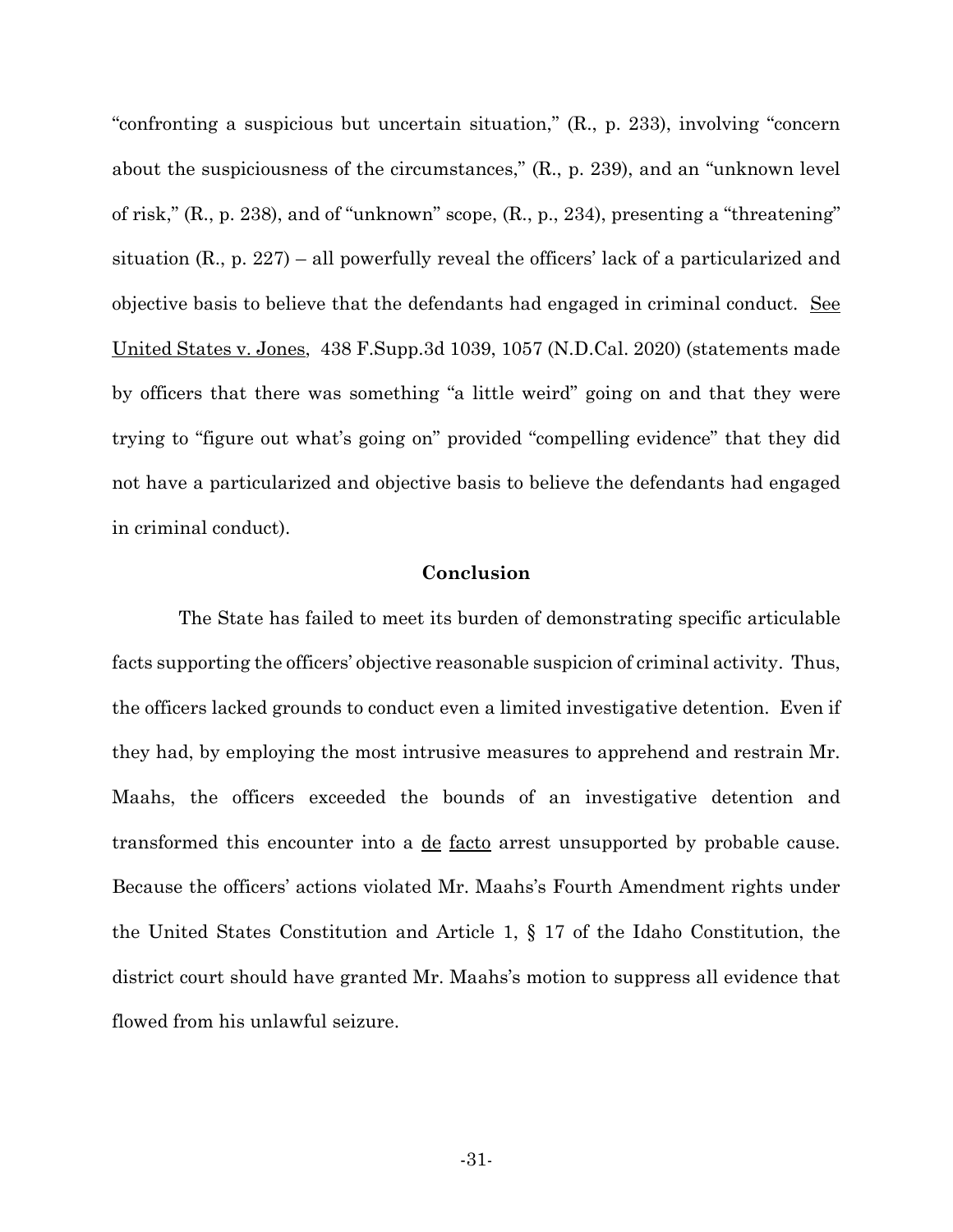Accordingly, Mr. Maahs respectfully requests this Court to reverse the district court's denial of his motion to suppress and remand this case back to the district court to allow him to withdraw his guilty plea and with instructions to the district court to grant the motion to suppress and conduct further proceedings consistent with such ruling.

Dated: April 12, 2021 Respectfully submitted,

/s/Thomas Monaghan \_\_\_\_\_\_\_ Thomas Monaghan Thomas Monaghan Law Attorney for Appellant PATRICK TYLER MAAHS